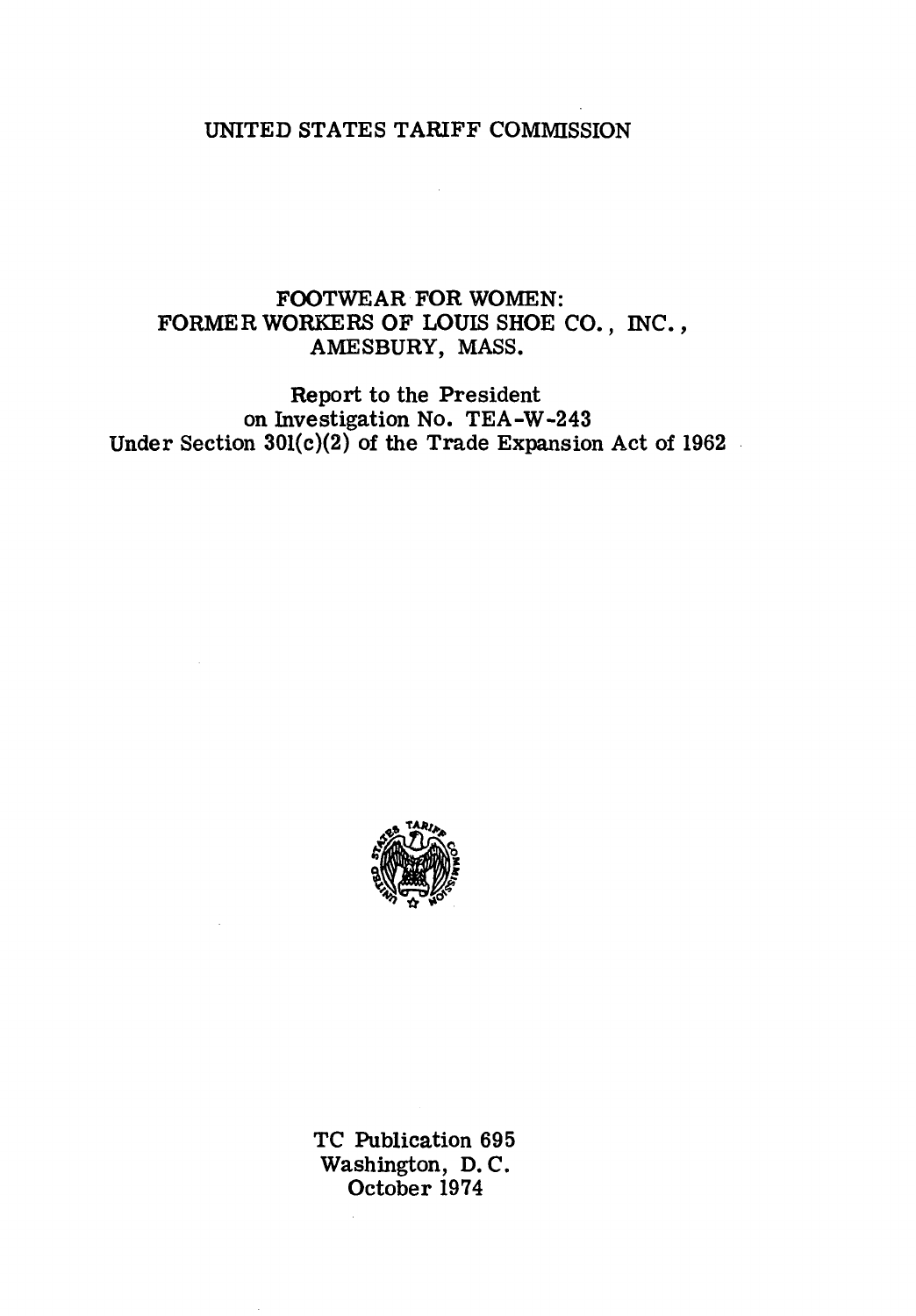### UNITED STATES TARIFF COMMISSION

### COMMISSIONERS

Catherine Bedell, Chairman Joseph 0. Parker, Vice Chairman Will E. Leonard, Jr. George M. Moore Italo H. Ablondi

Kenneth R. Mason, Secretary to the Commission

Address all communications to

United States Tariff Commission

Washington, D. C. 20436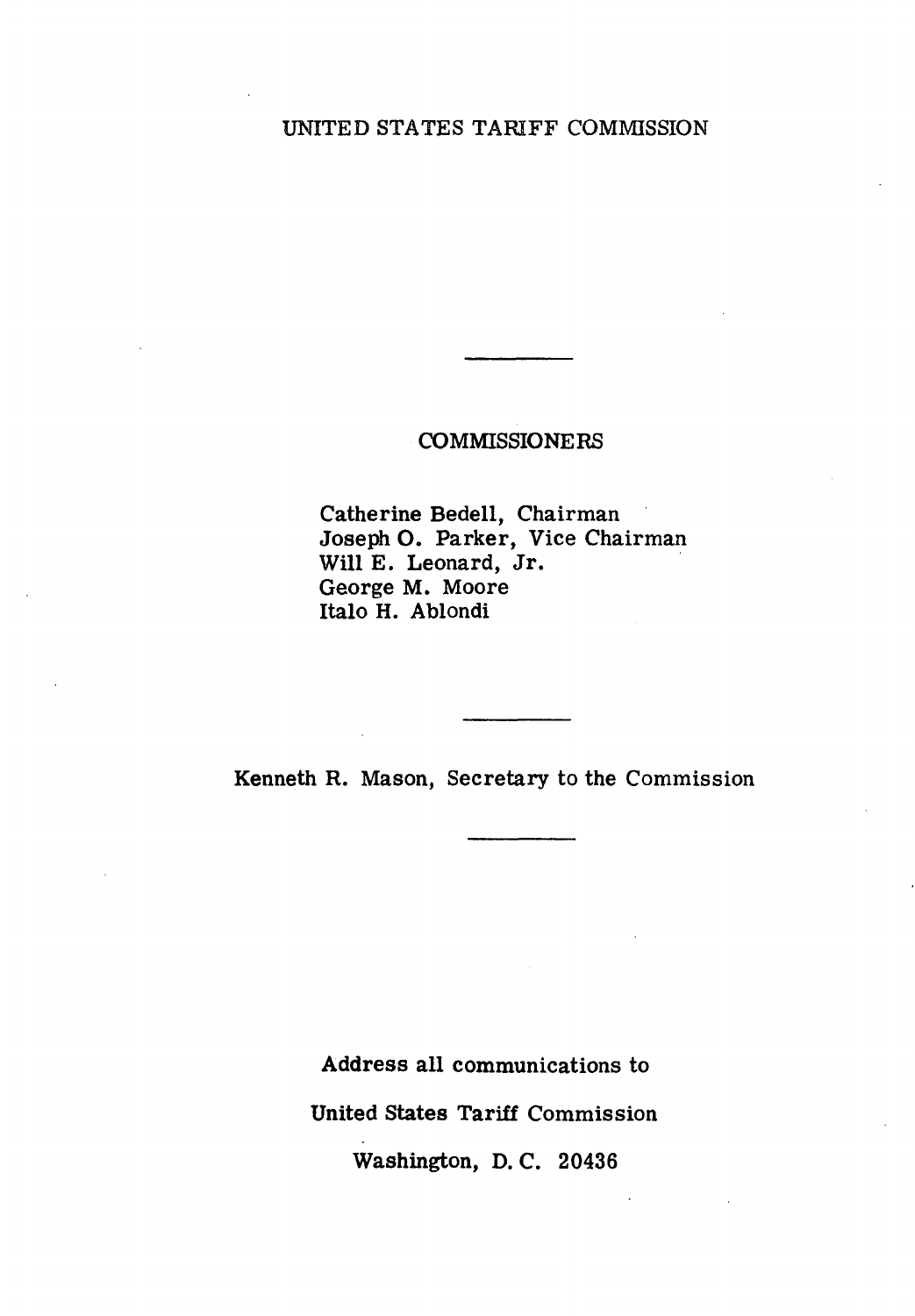#### CONTENTS

 $\mathcal{A}$ 

 $\overline{a}$ 

 $\ddot{\phantom{a}}$ 

ä,

| Views of Chairman Bedell, Vice Chairman Parker, and                                                                                        | 2 |
|--------------------------------------------------------------------------------------------------------------------------------------------|---|
|                                                                                                                                            | 3 |
| Dissenting views of Commissioner Leonard-----------------------                                                                            | 5 |
| Information obtained in the investigation:<br>Description of articles under investigation------------------- A-1<br>U.S. tariff treatment: |   |
|                                                                                                                                            |   |
|                                                                                                                                            |   |
| U.S. consumption, production, and imports--------------------- A-7                                                                         |   |
|                                                                                                                                            |   |
|                                                                                                                                            |   |
| Data relating to the Louis Shoe Co., Inc.:                                                                                                 |   |
| $\star$<br>$\star$<br>$\star$<br>$\star$<br>$\star$<br>$\star$<br>$\star$                                                                  |   |
| Appendix B. Article from Footwear News relating to                                                                                         |   |
|                                                                                                                                            |   |

#### Appendix Tables

| 1. U.S. rates of duty applicable to women's and misses' foot-     |
|-------------------------------------------------------------------|
| wear of the types provided for in specified TSUS items,           |
| July 1, 1934, and GATT concessions to Jan, 1, 1972---------- A-27 |
| 2. Women's and misses' footwear with leather uppers (TSUS item    |
| 700.45): U.S. rates of duty and imports for consumption,          |
| 1969-73, January-June 1973, and January-June 1974----------- A-28 |
| 3. Women's and misses' footwear with supported-vinyl uppers       |
| (item 700.5545): U.S. rates of duty and imports for con-          |
| sumption, 1934, 1964-73, January-June 1973, and January-          |
| - A-29                                                            |

Note.--The whole of the Commission's report to the President may not be made public since it contains certain information that would result in the disclosure of the operations of an individual firm. This published report is the same as the report to the President, except that the above-mentioned information has been omitted. Such omissions are indicated by asterisks.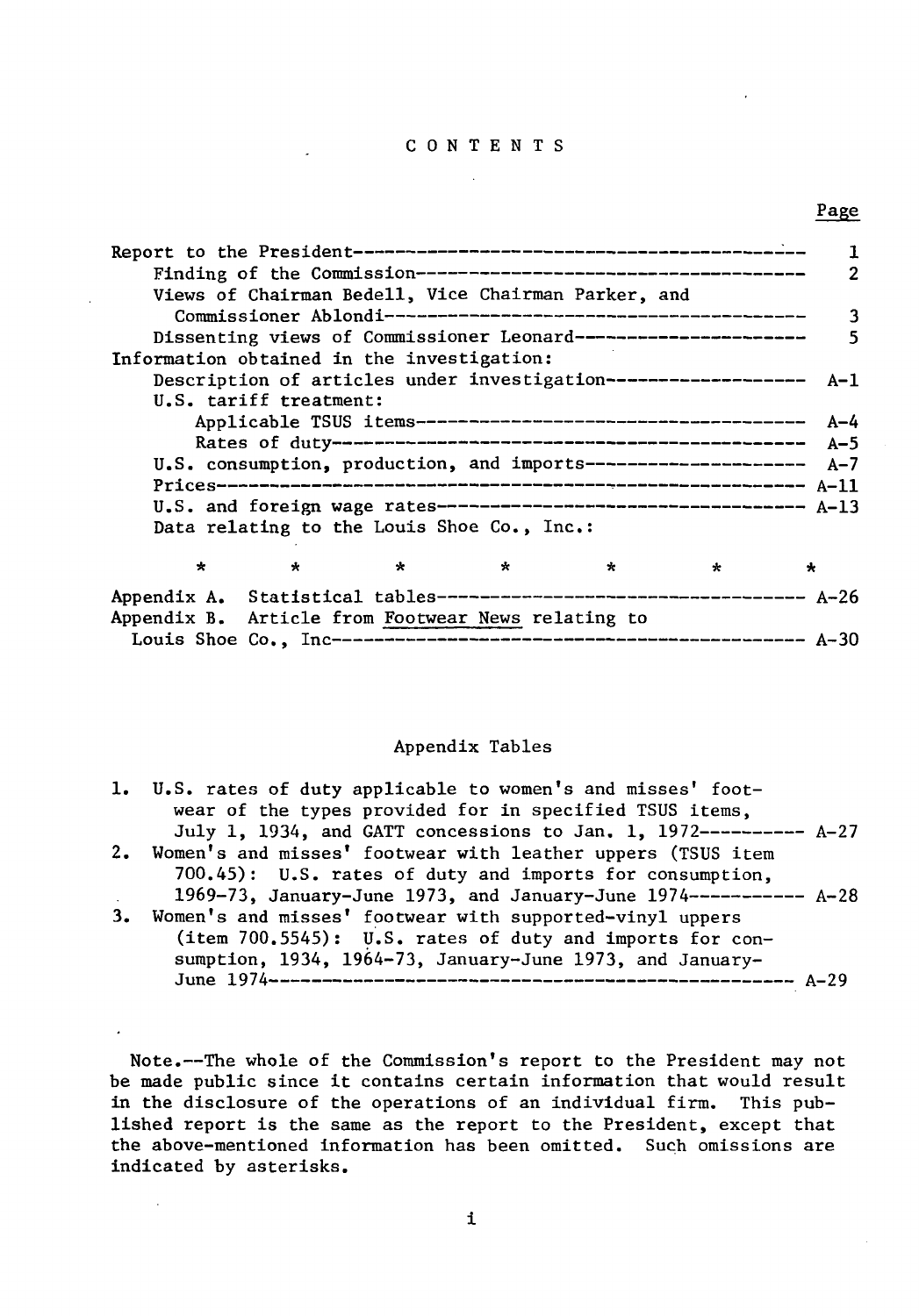$\label{eq:2.1} \frac{1}{\sqrt{2}}\int_{0}^{\infty}\frac{1}{\sqrt{2\pi}}\left(\frac{1}{\sqrt{2\pi}}\right)^{2\alpha} \frac{1}{\sqrt{2\pi}}\int_{0}^{\infty}\frac{1}{\sqrt{2\pi}}\left(\frac{1}{\sqrt{2\pi}}\right)^{2\alpha} \frac{1}{\sqrt{2\pi}}\frac{1}{\sqrt{2\pi}}\int_{0}^{\infty}\frac{1}{\sqrt{2\pi}}\frac{1}{\sqrt{2\pi}}\frac{1}{\sqrt{2\pi}}\frac{1}{\sqrt{2\pi}}\frac{1}{\sqrt{2\pi}}\frac{1}{\sqrt{2\$ 

 $\label{eq:2.1} \frac{1}{\sqrt{2}}\left(\frac{1}{\sqrt{2}}\right)^{2} \left(\frac{1}{\sqrt{2}}\right)^{2} \left(\frac{1}{\sqrt{2}}\right)^{2} \left(\frac{1}{\sqrt{2}}\right)^{2} \left(\frac{1}{\sqrt{2}}\right)^{2} \left(\frac{1}{\sqrt{2}}\right)^{2} \left(\frac{1}{\sqrt{2}}\right)^{2} \left(\frac{1}{\sqrt{2}}\right)^{2} \left(\frac{1}{\sqrt{2}}\right)^{2} \left(\frac{1}{\sqrt{2}}\right)^{2} \left(\frac{1}{\sqrt{2}}\right)^{2} \left(\$ 

 $\label{eq:2.1} \mathcal{L}(\mathcal{L}^{\text{max}}_{\mathcal{L}}(\mathcal{L}^{\text{max}}_{\mathcal{L}})) \leq \mathcal{L}(\mathcal{L}^{\text{max}}_{\mathcal{L}}(\mathcal{L}^{\text{max}}_{\mathcal{L}})) \leq \mathcal{L}(\mathcal{L}^{\text{max}}_{\mathcal{L}}(\mathcal{L}^{\text{max}}_{\mathcal{L}}))$  $\mathcal{L}(\mathcal{L}^{\text{max}}_{\mathcal{L}}(\mathcal{L}^{\text{max}}_{\mathcal{L}}))$ 

 $\label{eq:2} \frac{1}{\sqrt{2}}\left(\frac{1}{\sqrt{2}}\right)^{2} \left(\frac{1}{\sqrt{2}}\right)^{2} \left(\frac{1}{\sqrt{2}}\right)^{2} \left(\frac{1}{\sqrt{2}}\right)^{2} \left(\frac{1}{\sqrt{2}}\right)^{2} \left(\frac{1}{\sqrt{2}}\right)^{2} \left(\frac{1}{\sqrt{2}}\right)^{2} \left(\frac{1}{\sqrt{2}}\right)^{2} \left(\frac{1}{\sqrt{2}}\right)^{2} \left(\frac{1}{\sqrt{2}}\right)^{2} \left(\frac{1}{\sqrt{2}}\right)^{2} \left(\frac{$  $\mathcal{L}^{\text{max}}_{\text{max}}$  , where  $\mathcal{L}^{\text{max}}_{\text{max}}$ 

 $\label{eq:2} \begin{split} \mathcal{L}_{\text{max}}(\mathcal{A}) = \mathcal{L}_{\text{max}}(\mathcal{A}) \,, \end{split}$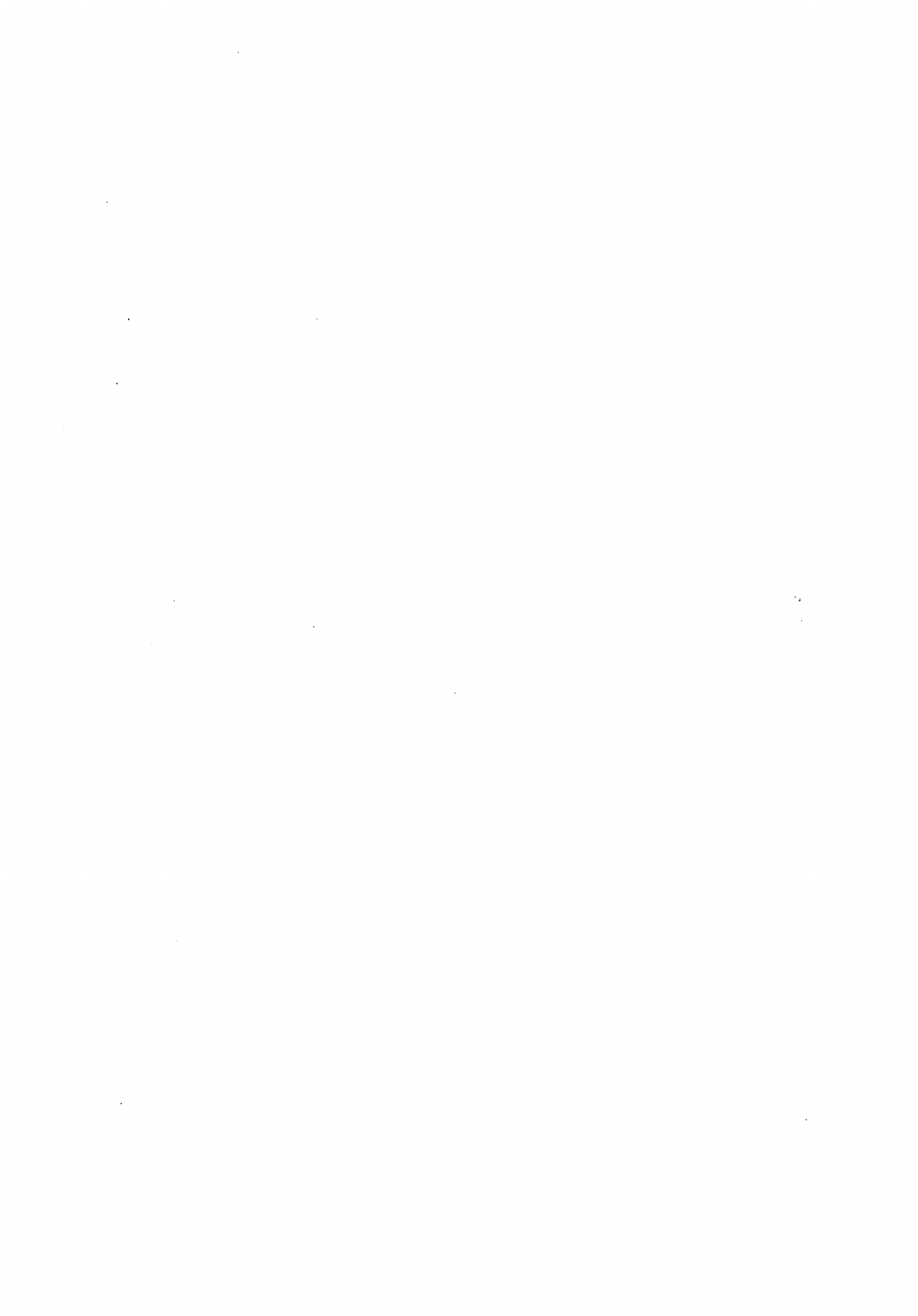#### REPORT TO THE PRESIDENT

U.S. Tariff Commission, October 4, 1974.

#### To the President:

In accordance with sections  $301(f)(1)$  and  $(f)(3)$  of the Trade Expansion Act of 1962 (TEA) (19 U.S.C. 1901), the U.S. Tariff Commission herein reports the results of investigation No. TEA-W-243 made under section  $301(c)(2)$  of the act to determine whether, as a result in major part of concessions granted under trade agreements, articles like or directly competitive with footwear for women (of the types provided for in items 700.45 and 700.55 of the Tariff Schedules of the United States (TSUS)) produced by the Louis Shoe Co., Inc., Amesbury, Mass., are being imported into the United States in such increased quantities as to cause, or threaten to cause, the unemployment or underemployment of a significant number or proportion of the workers of such firm or an appropriate subdivision thereof.

The investigation was instituted on August 14, 1974, on the basis of a petition for adjustment assistance, received on August 5, 1974, filed under section  $301(a)(2)$  of the TEA on behalf of the former workers of Louis Shoe Co., Inc.

Notice of the investigation was published in the Federal Register (39 F.R. 30209) on August 21, 1974. No public hearing was requested, and none was held.

The information in this report was obtained principally from the petitioners, from an official and customers of the Louis Shoe Co., Inc., and from official Government statistics, the Office of Trade Adjustment Assistance of the U.S. Department of Commerce, and the Commission's files.

1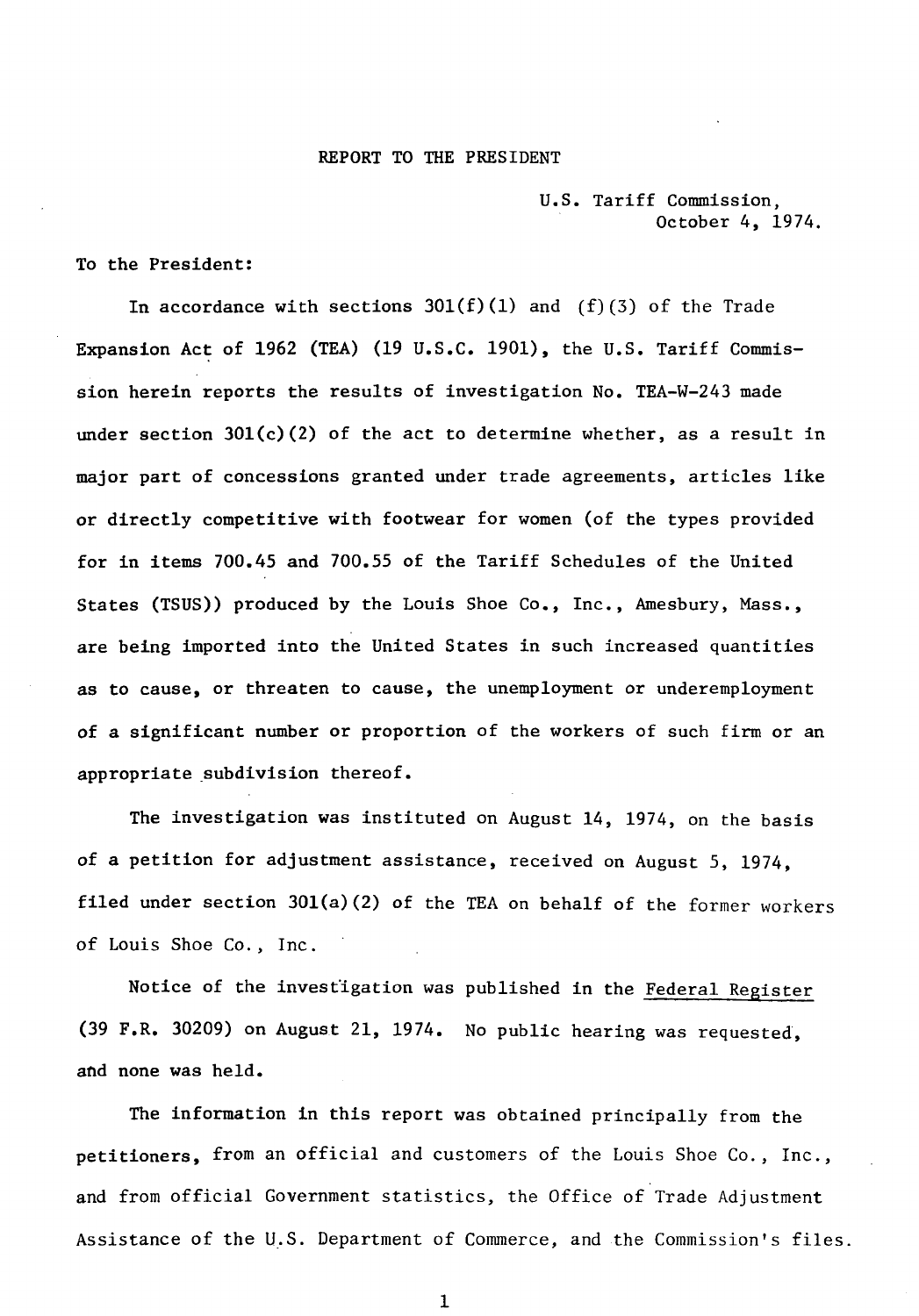In early 1971 the Louis Shoe Co., Inc., petitioned the Tariff Commission to determine whether the firm met the requirements, under section  $301(c)(1)$  of the Trade Expansion Act of 1962, to apply for adjustment assistance. The Commission was equally divided in its determination; the President accepted the affirmative finding as the finding of the Commission. Further details are given in a later section of this report.

#### Finding of the Commission

On the basis of its investigation, the Commission finds (Commissioner Leonard dissenting) that articles like or directly competitive with footwear for women (of the types provided for in items 700.45 and 700.55 of the Tariff Schedules of the United States) produced by the Louis Shoe Co., Inc., Amesbury, Mass., are, as a result in major part of concessions granted under trade agreements, being imported into the United States in such increased quantities as to cause the unemployment or underemployment of a significant number or proportion of the workers of such firm or an appropriate subdivision thereof.

2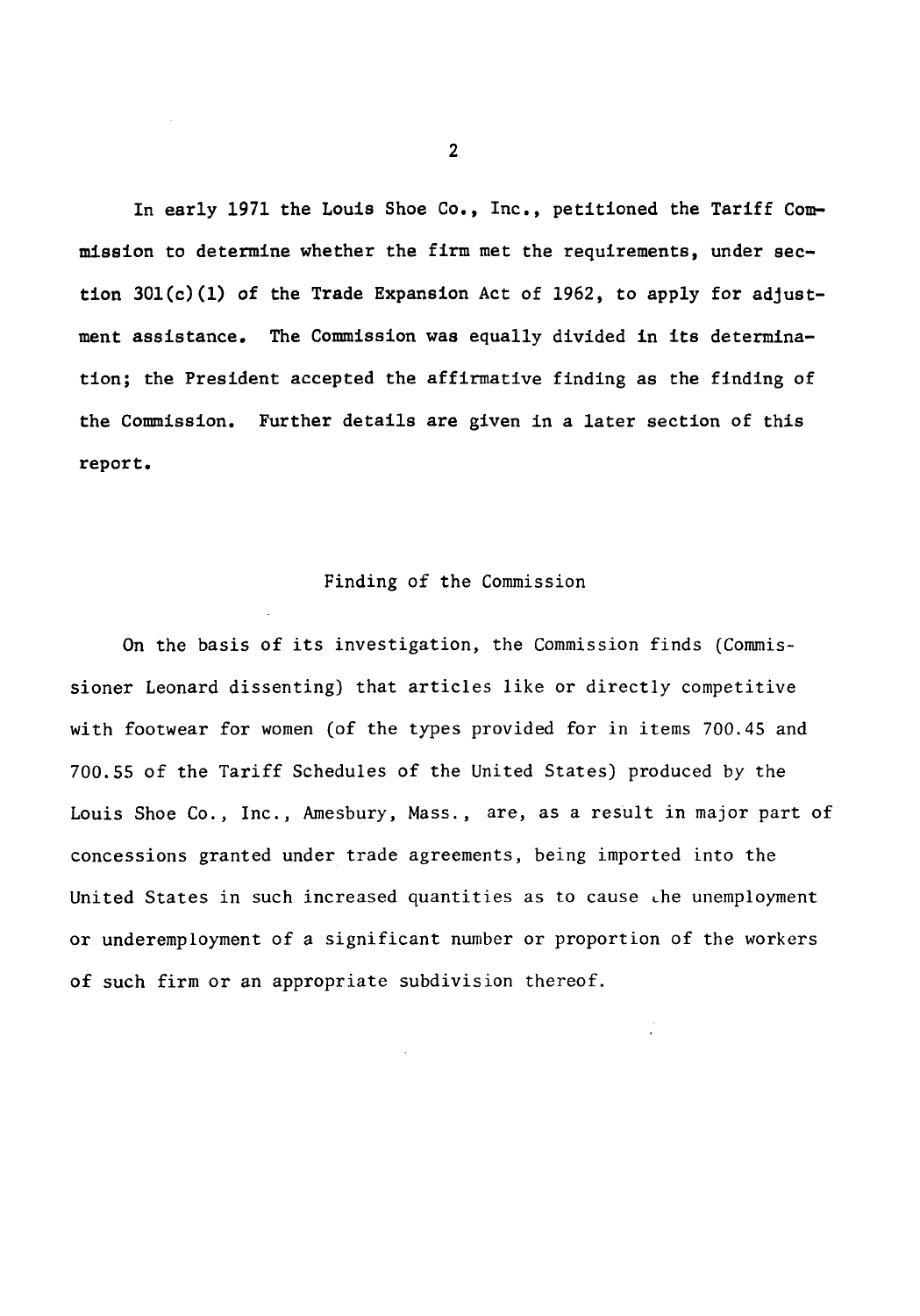#### Views of Chairman Bedell, Vice Chairman Parker, and Commissioner Ablondi 1/

This investigation relates to a petition filed on behalf of the former workers of the Louis Shoe Co., Inc., Amesbury, Mass., under section 301 of the Trade Expansion Act of 1962 (TEA) for determination of their eligibility to apply for adjustment assistance. Louis Shoe Co., Inc., which in recent years produced women's dress shoes of cement construction, ceased production on June 7, 1974.

The Commission, in an earlier firm investigation, was equally divided as to whether articles like or directly competitive with the women's dress shoes produced by Louis Shoe Co., Inc., were, as a result in major part of concessions granted under trade agreements, being imported in such increased quantities as to cause, or threaten to cause, serious injury to such firm. After receiving the Commission's report 2/ on the earlier investigation, the President accepted on April 23, 1971, the affirmative finding as the finding of the Commission. On May 24, 1971, Louis Shoe Co., Inc., was certified eligible to. apply for adjustment assistance.

On the basis of the information developed in the course of the instant investigation, we find that the considerations that led to the affirmative finding in the earlier firm case are also applicable to the workers of that company. We therefore conclude that, as a result in major part of concessions granted by trade agreements, articles like or directly

1/ Commissioner Moore concurs in the result.

2/ Women's Dress Shoes: Louis Shoe Co., Inc., Amesbury, Mass., Report to the President on Firm Investigation No. TEA-F-18 .. *. ,* TC Publication 379, April 1971.

3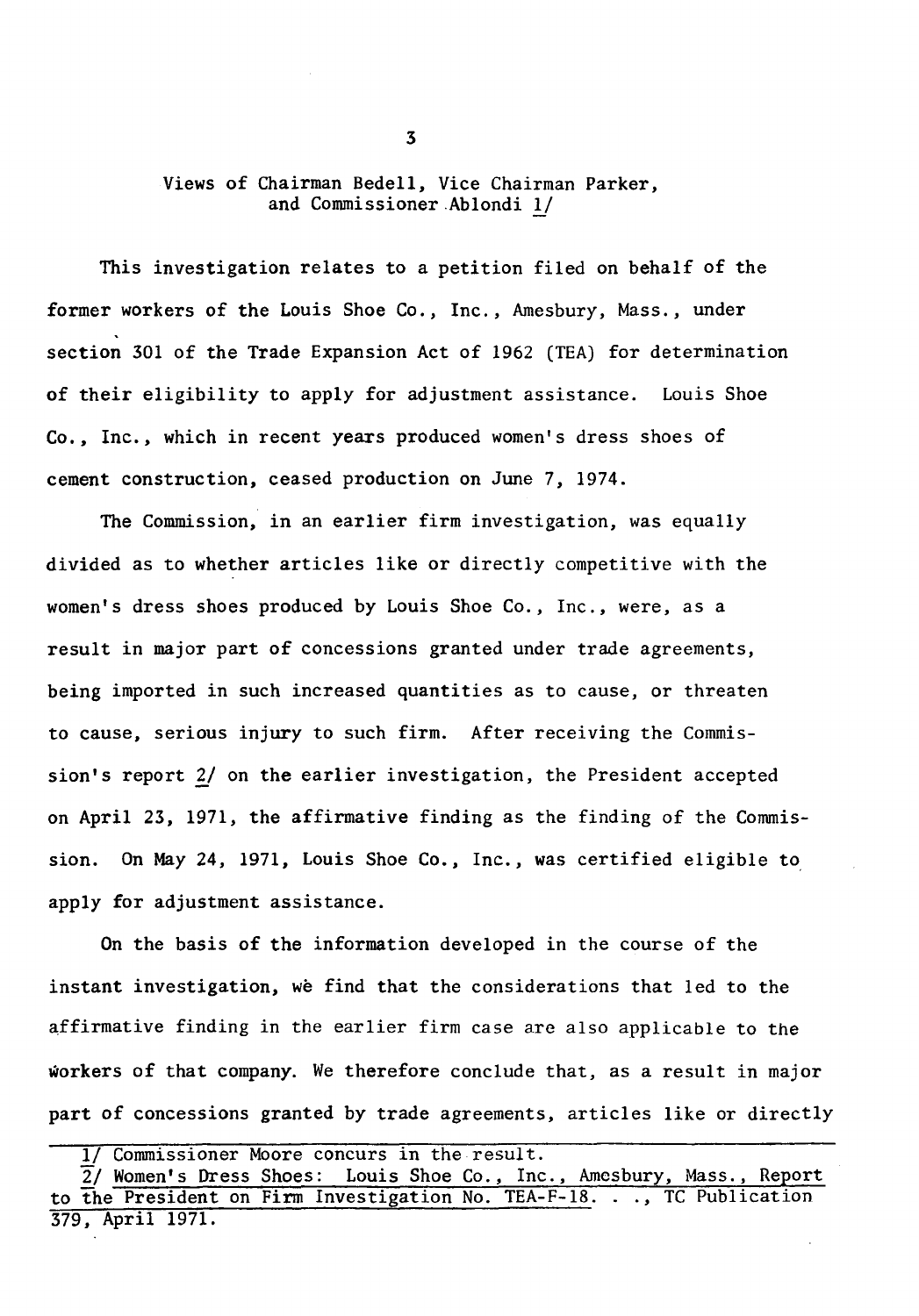competitive with the women's shoes produced by the former workers of Louis Shoe Co., Inc., are being imported into the United States in such increased quantities as to cause the unemployment of a significant number or proportion of the workers of such firm.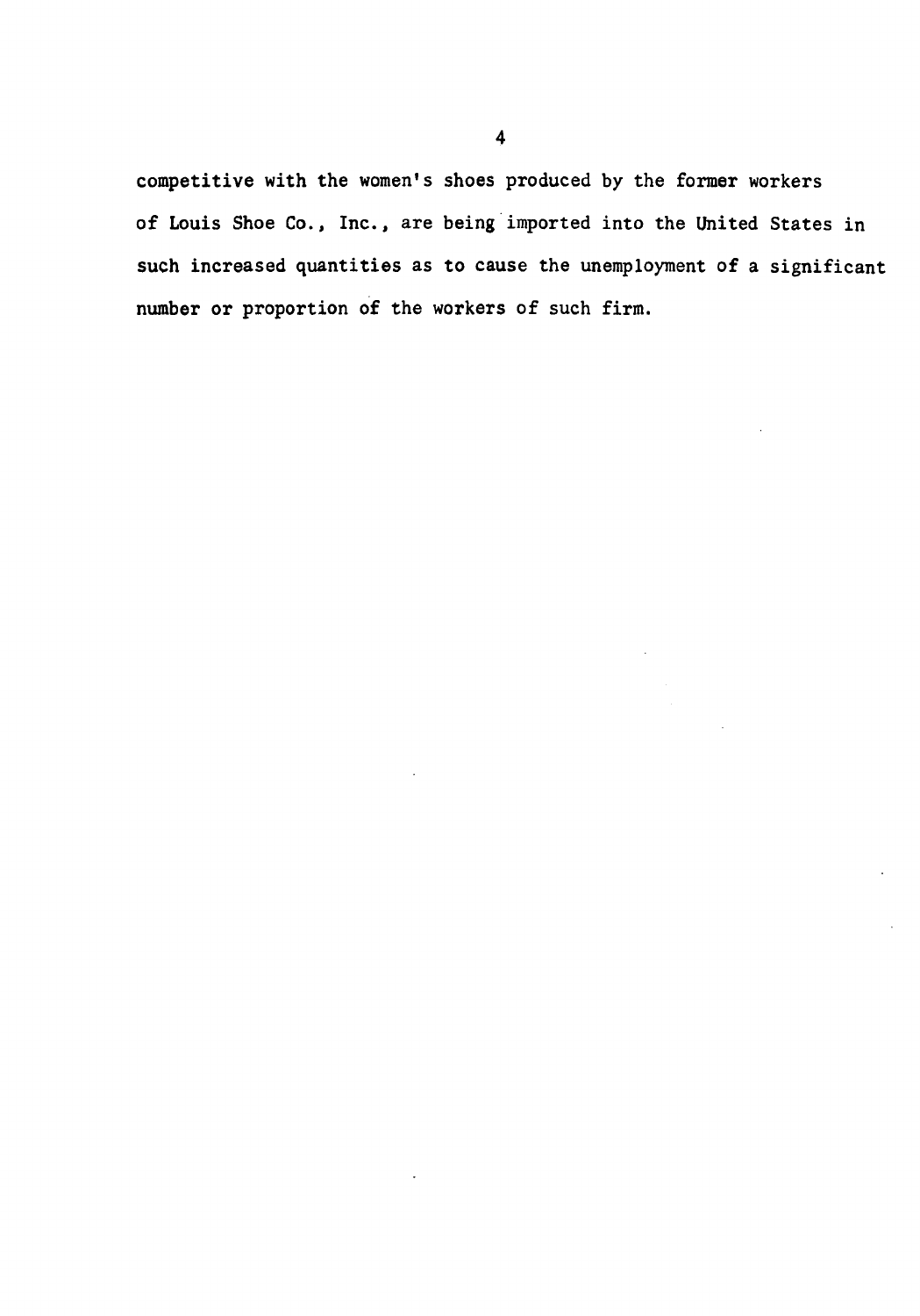Dissenting Views of Commissioner Leonard

My determination in the instant case is negative because one of the statutory criteria has not been met, i.e., that the increase in imports of footwear for women like or directly competitive with that produced by Louis Shoe Co., Inc., Amesbury, Mass., is the result in major part of concessions granted under trade agreements. My reasoning in support of this determination is set forth in a statement of my views in an earlier Commission investigation under the Trade Expansion Act.  $\frac{1}{1}$ 

11 Nonrubber Footwear: Report to the President on Investigation No. TEA-I-18 . . ., TC Publication 359, 1971, pp. 31-47.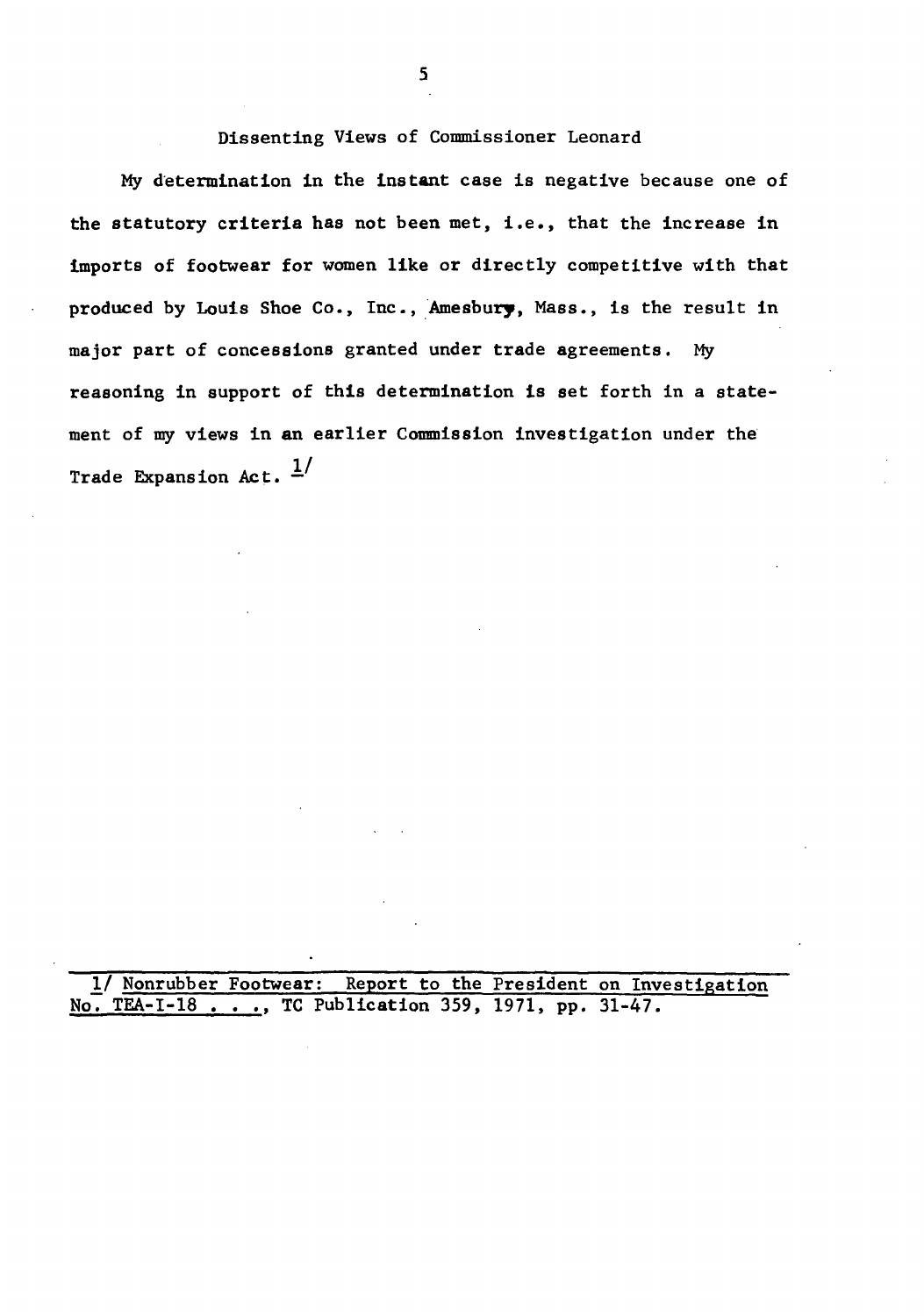$\label{eq:2.1} \frac{1}{\sqrt{2}}\left(\frac{1}{\sqrt{2}}\right)^{2} \left(\frac{1}{\sqrt{2}}\right)^{2} \left(\frac{1}{\sqrt{2}}\right)^{2} \left(\frac{1}{\sqrt{2}}\right)^{2} \left(\frac{1}{\sqrt{2}}\right)^{2} \left(\frac{1}{\sqrt{2}}\right)^{2} \left(\frac{1}{\sqrt{2}}\right)^{2} \left(\frac{1}{\sqrt{2}}\right)^{2} \left(\frac{1}{\sqrt{2}}\right)^{2} \left(\frac{1}{\sqrt{2}}\right)^{2} \left(\frac{1}{\sqrt{2}}\right)^{2} \left(\$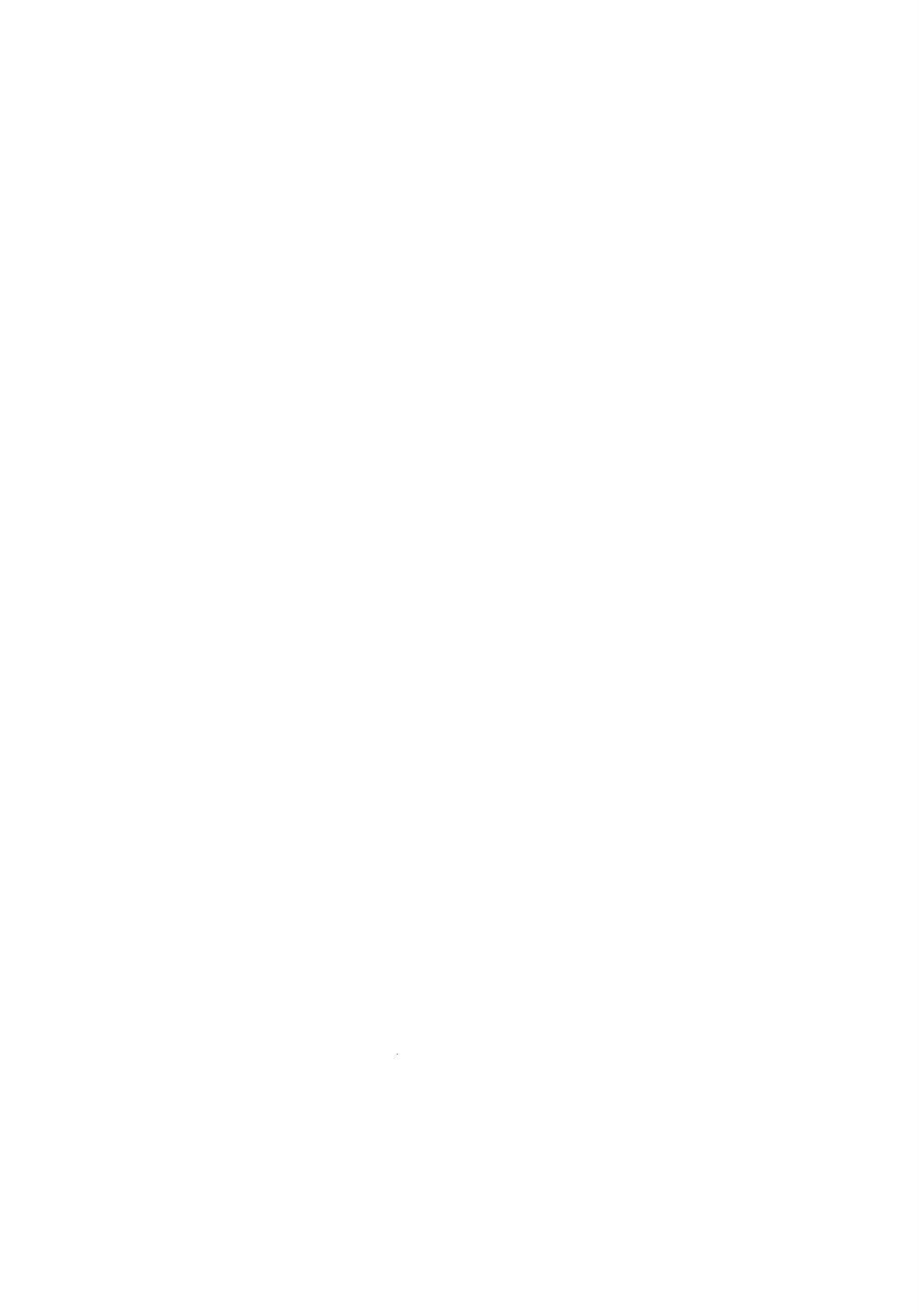#### INFORMATION OBTAINED IN THE INVESTIGATION

Description of Articles Under Investigation

Louis Shoe Co., Inc., operated a plant in Amesbury, Mass., which, prior to the cessation of production on June 7, 1974, manufactured women's  $1/$  dress shoes made by the cement process. In recent years, most of these shoes had uppers of manmade materials; only about \* \* \* had uppers of leather. Such footwear sold at retail in the range of \* \* \* to \* \* \* a pair.

As a share of U.S. retail sales, so-called dress shoes (a term not defined in the TSUS) are more important than any other type of footwear for women. The term "dress shoes," originally limited only to shoes worn on formal occasions, is now used to describe footwear of the types generally worn for street wear and for business and social activities. Depending upon fashion designs, dress shoes may have open or closed heels and straps, laces, or tongues over the instep; they may include high-heeled sandals with open toes, open heels, and uppers of narrow strips of leather or other materials. Women's shoes intended for formal wear, which are also regarded as dress shows, are sometimes referred to as evening shoes, slippers, or sandals. The term "dress shoes" does not include footwear especially made for athletic, occupational, or leisure activities.

 $A-1$ 

<sup>1/</sup> In this report, as in the Tariff Schedules of the United States (TSUS), the terms "women" and "misses" are used to differentiate size categories of footwear, not age of wearer, as follows: "women" refers to American women's sizes 4 and larger, and "misses" refers to American misses' sizes 12-1/2 and larger but not as large as American women's size 4.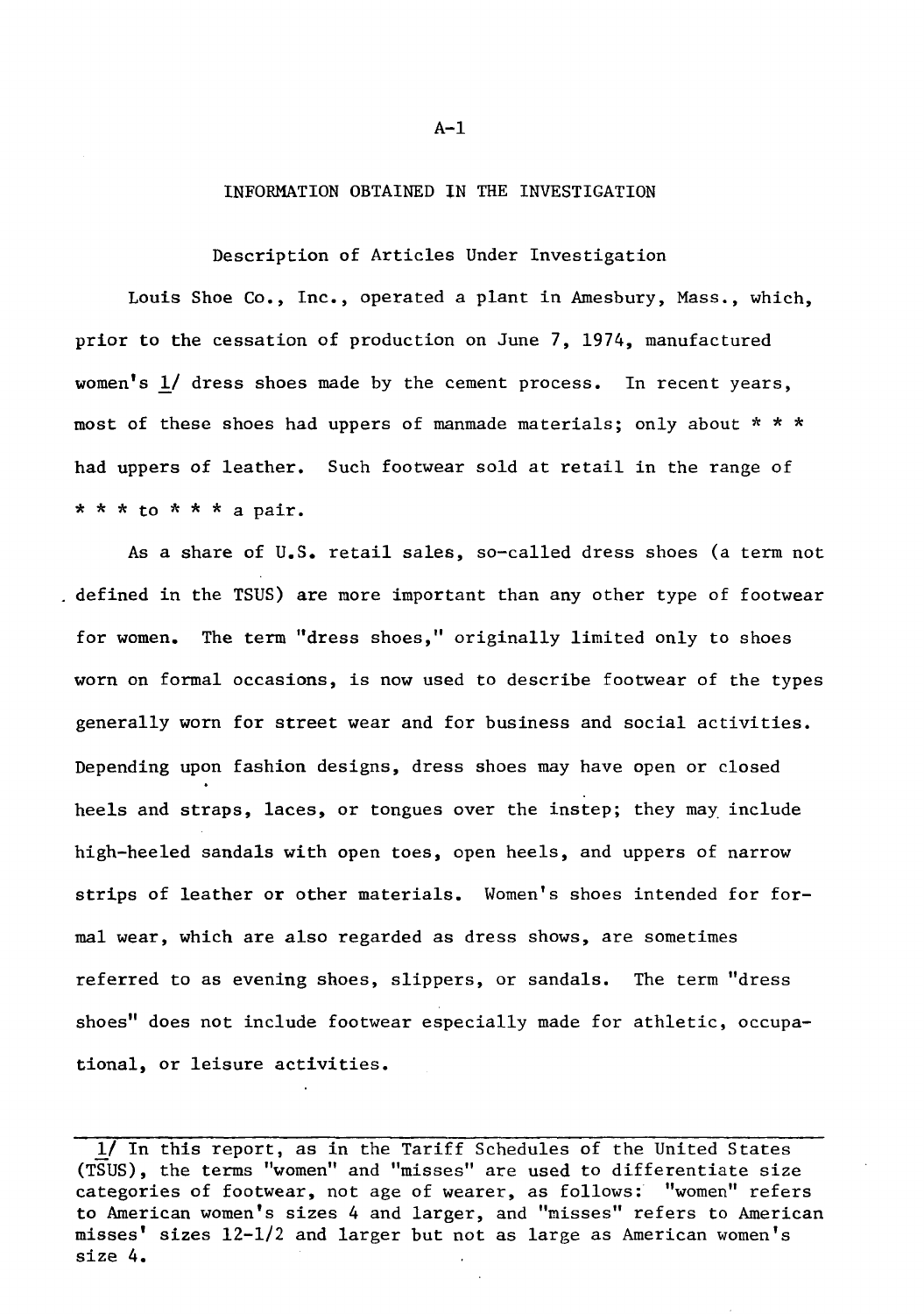Women today wear shoes suitable to their life styles. With footwear an important accessory to fashion, footwear styles change rapidly. As changes have occurred in dress lengths, and as trousers and other casual attire have become increasingly acceptable as appropriate women's wear for almost every occasion, the distinction between dress and casual shoes has diminished.

In the 1970's, footwear designs took a new direction. The footwear bottom (sole and heel) treatment became the main interest in the shoe design. Footwear styles with 1-inch soles, or even higher platforms, became popular. A variety of materials--crepe (plantation), "marshmallow" (pliable synthetic), leather combinations, and various plastics--were used to make soles, concealed platforms, and wedges. Some bottom assemblies were colored, painted, or sculptured. During 1970-72, such platform styles dominated most women's footwear. In 1973, however, platforms became less extreme, and, although that trend has continued into 1974, bottoms continue to be a key interest in shoe design.

As indicated previously, most of the footwear produced by Louis Shoe Co., consisted of dress shoes with uppers of manmade materials, made by the cement process. In this method of construction, the outsole (or midsole, if any) is affixed to the upper by an adhesive without sewing.

The president of the American Footwear Industries Association (AFIA) indicated that, owing to the recent shortage of hides and the consequent increases in prices of leather, prices of women's leather footwear have risen steadily. He further indicated that, as the price

 $A-2$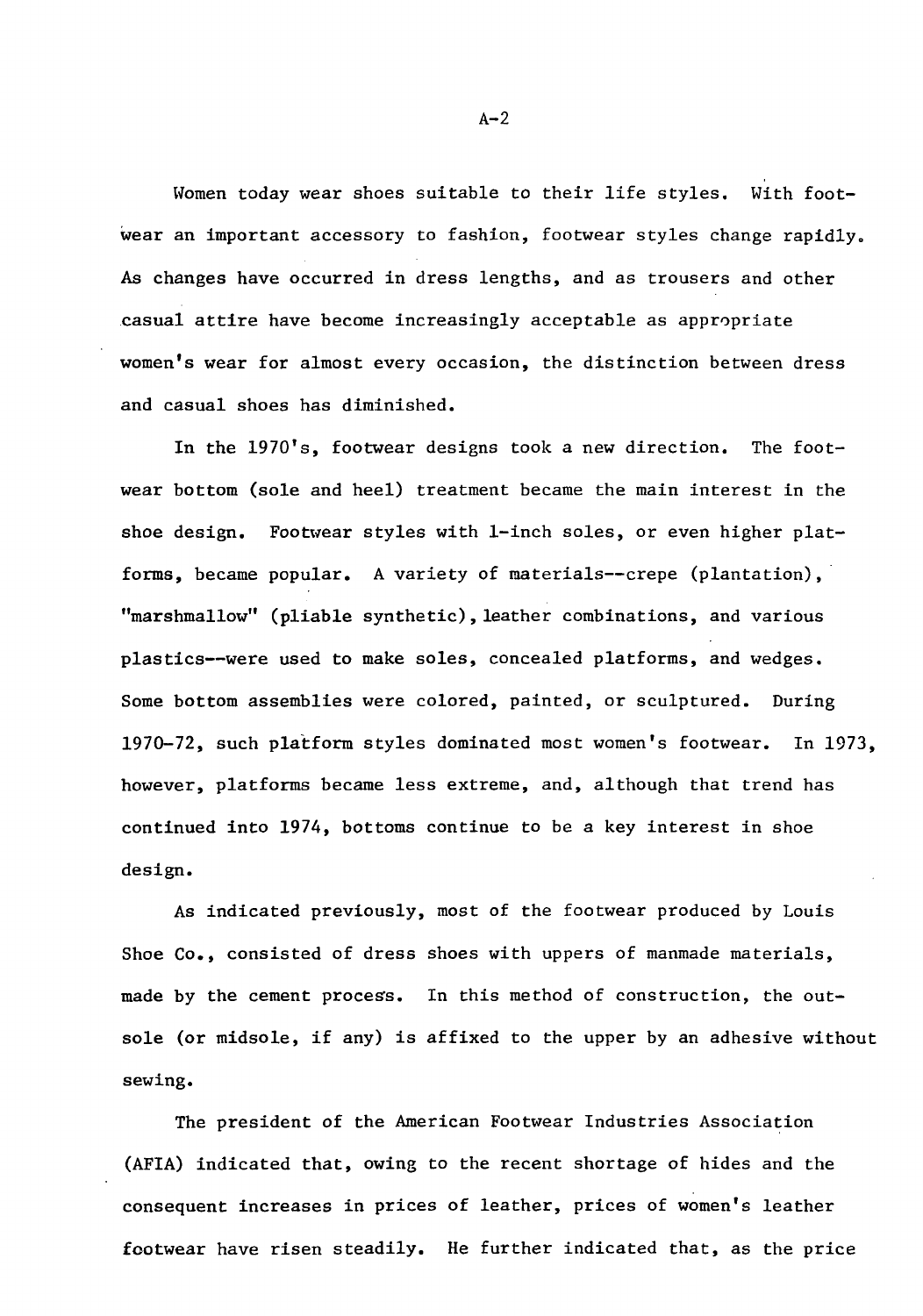of leather footwear increased, shoes made from sophisticated manmade materials--polyurethane, polymerics, and nylon velvets--gained a larger percentage of the U.S. market. Footwear of manmade materials lends itself to the multihued platform styles as well as the more conservative styles.

The following AFIA data illustrate the changes in the shares of the nonrubber footwear market supplied by leather, and by manmade materials.

Percentages of total U.S. output of all nonrubber footwear accounted for by leather and by manmade materials, specified years 1950 to 1975

| Year                           | Leather     | Manmade<br>materials |
|--------------------------------|-------------|----------------------|
|                                | : Percent : | Percent              |
|                                |             |                      |
| 1950-------------------------- | 85:         |                      |
|                                | 76 :        | 24                   |
|                                | 60:         | 40                   |
|                                | 54:         | 46                   |
|                                | 50.         | 50                   |
|                                |             |                      |

!/ Estimated projection.

Source: Compiled from data supplied by the American Footwear Industry Association.

Industry sources, however, report that, owing to recent and possibly worsening shortages of petrochemically derived materials, a reversal is possible in the trend of the relationship between the proportion of leather and of manmade materials used in the producion of footwear.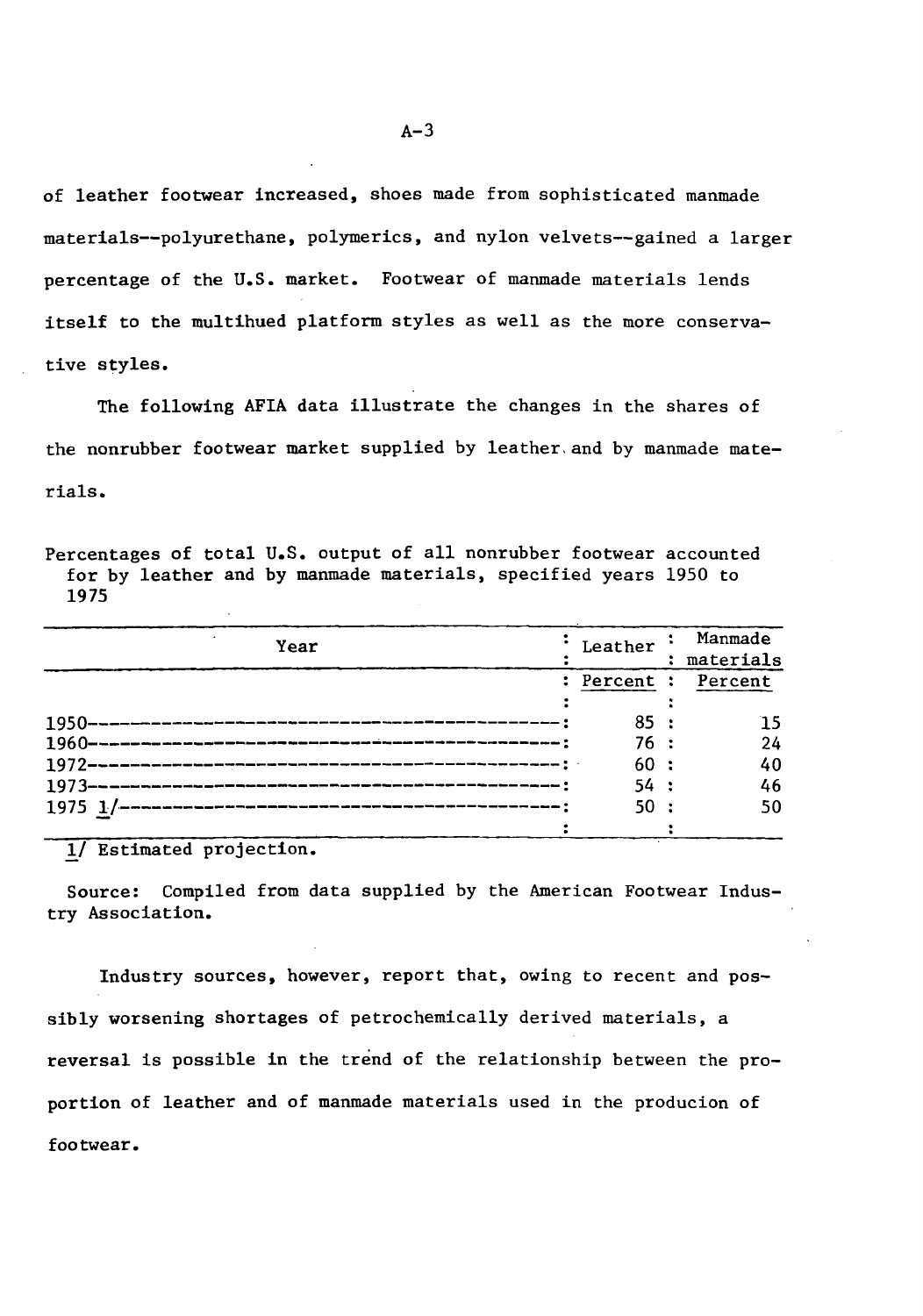#### U.S. Tariff Treatment

#### Applicable TSUS items

Footwear similar to the footwear produced by Louis Shoe Co., is entered under TSUS items 700.45 and 700.55.

Imports entered under TSUS item 700.45, which provides for leather footwear having a foreign (export) value of over \$2.50 a pair, consist predominantly of women's footwear in a wide range of styles, types, and prices. In terms of quantity, a substantial part of the imports has consisted of women's sandals for both casual and dress wear. The remainder probably consisted predominantly of women's moderately priced cement-process dress and casual shoes (i.e., in the retail price range of \$8 to \$20 a pair).

The great bulk of footwear produced by Louis Shoe Co., if imported into the United States, would be dutiable under TSUS item 700.55. Imports entered under this number, footwear with supported-vinyl uppers, have in recent years consisted predominantly of two groups: (1) Street shoes of sturdy construction, produced in a single width for each particular length, for sale at self-service counters in variety stores, discount stores, and department-store basements, and (2) folding slippers, sandals, and other inexpensive footwear. It is believed that before 1970 only a negligible portion of the annual imports of women's dress shoes and boots admitted under item 700.55 retailed at more than \$10 a pair; in the period 1971 through 1973, the annual imports of such footwear retailing at more than \$10 a pair (mostly just over that price) probably accounted for less than 10 percent of the total imports.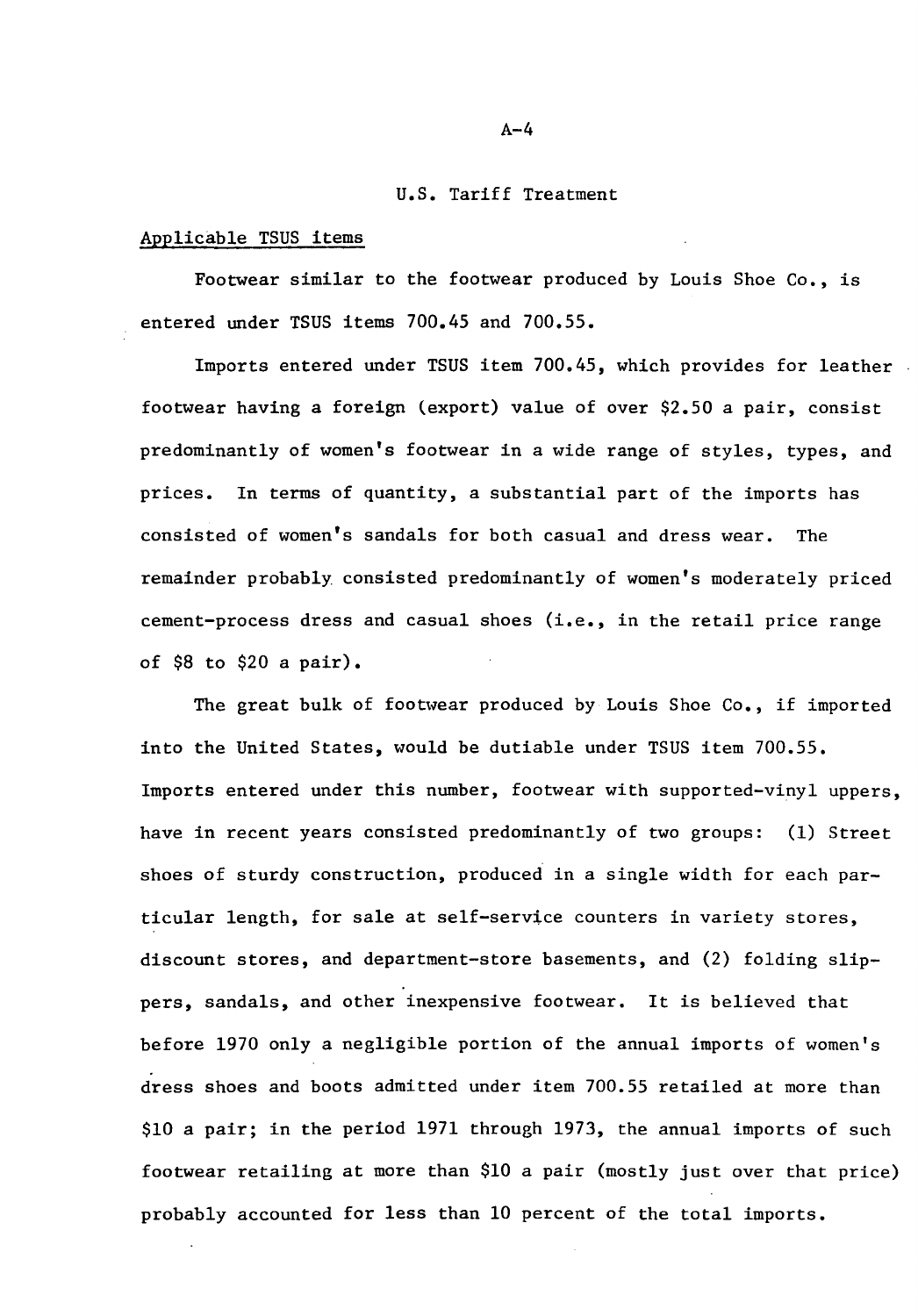Rates of duty

Under the Tariff Act of 1930, women's leather footwear of cementprocess construction was originally dutiable under paragraph 1530(e) at 20 percent ad valorem. Such footwear, if valued over \$2.50 a pair, is provided for in the TSUS, which became effective on August 31, 1963, under item 700.45 at 20 percent ad valorem. This rate of duty was reduced in five annual stages to 10 percent ad valorem, effective January 1, 1972, pursuant to concessions granted in the sixth (Kennedy) round of trade negotiations under the General Agreement on Tariffs and Trade (GATT).

Supported vinyl was not used for uppers until the late 1940's or early 1950's. Prior to the effective date of the TSUS, imports of women's supported-vinyl-upper footwear, which were dutiable under various provisions of the Tariff Act, were classified principally--

- (1) By similitude, at the rate of 20 percent ad valorem applicable to leather footwear provided for in paragraph 1530(e). *]:\_/*
- (2) Under paragraph 1537(b) as articles in chief value of rubber, at the trade-agreement rate of 12.5 percent ad valorem, where the soles were of india rubber and constituted the chief value of the footwear in question.
- (3) Under paragraph 1539(b) at the reduced rate of 21 cents per pound plus 17 percent ad valorem where the footwear was in chief value of a product having a synthetic resin as the chief binding agent.

1/ The principal kinds of footwear with supported-vinyl uppers now being imported (i.e., those with soles of vinyl or other plastics) would have been dutiable by virtue of the similitude provision under par. 1530(e) at a rate of 20 percent ad valorem.

 $A-5$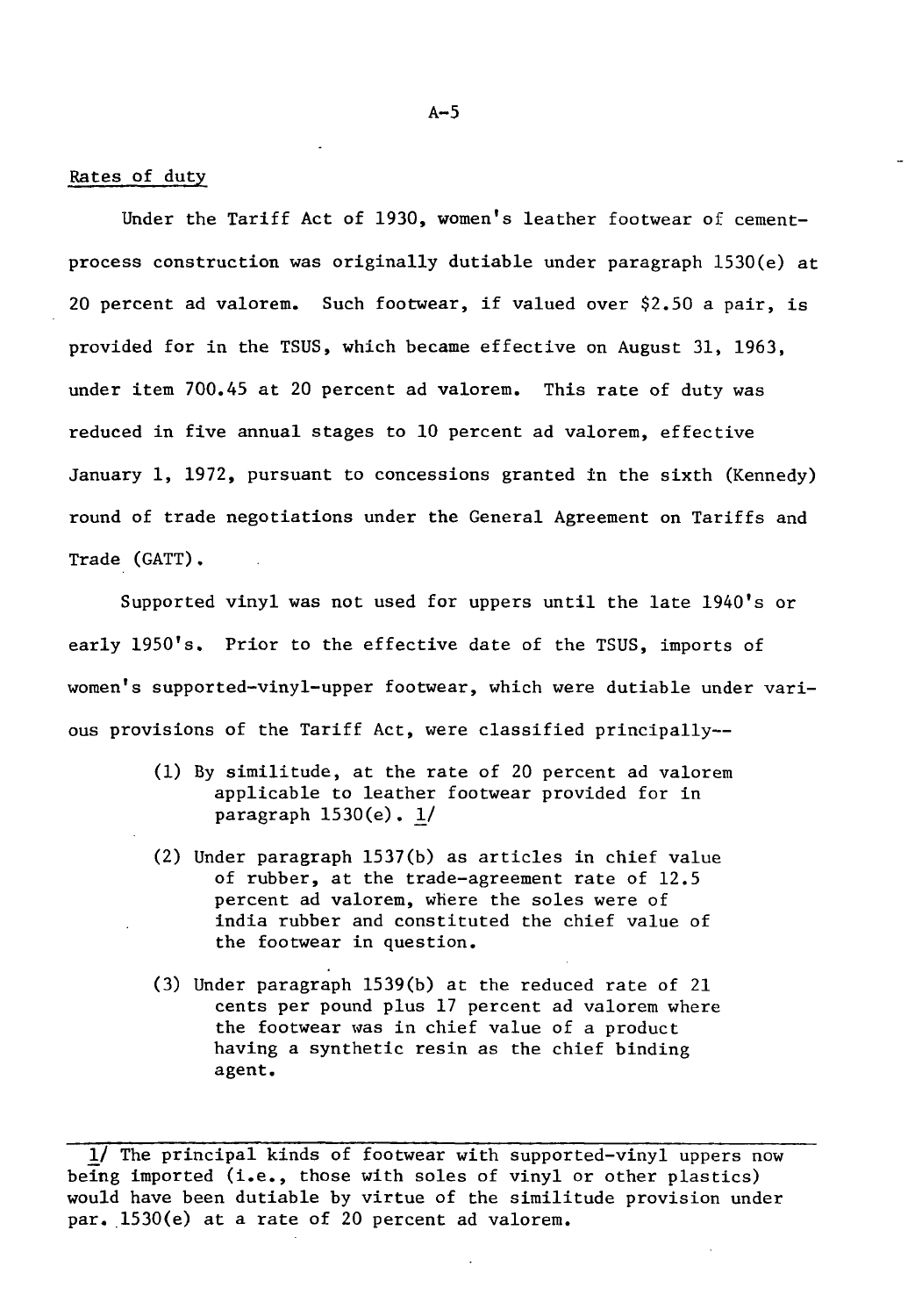In the TSUS, a rate of 12.5 percent ad valorem was established for item 700.55 as the trade-agreement rate to replace the wide range of rates previously applicable to the various types of footwear provided for in this item. 1/ The current rate on footwear with supported-vinyl uppers is 6 percent ad valorem, reflecting the final stage, effective January 1, 1972, of the five-stage concessions granted in the sixth (Kennedy) round of trade negotiations under the GATT.

Table 1 in the appendix shows the reductions in rates of duty resulting from trade-agreement concessions granted under the GATT for footwear of the types now dutiable under items 700.45 and 700.55. Tables 2 and 3 show U.S. imports of women's shoes admitted under the TSUS items mentioned above and the applicable rates of duty.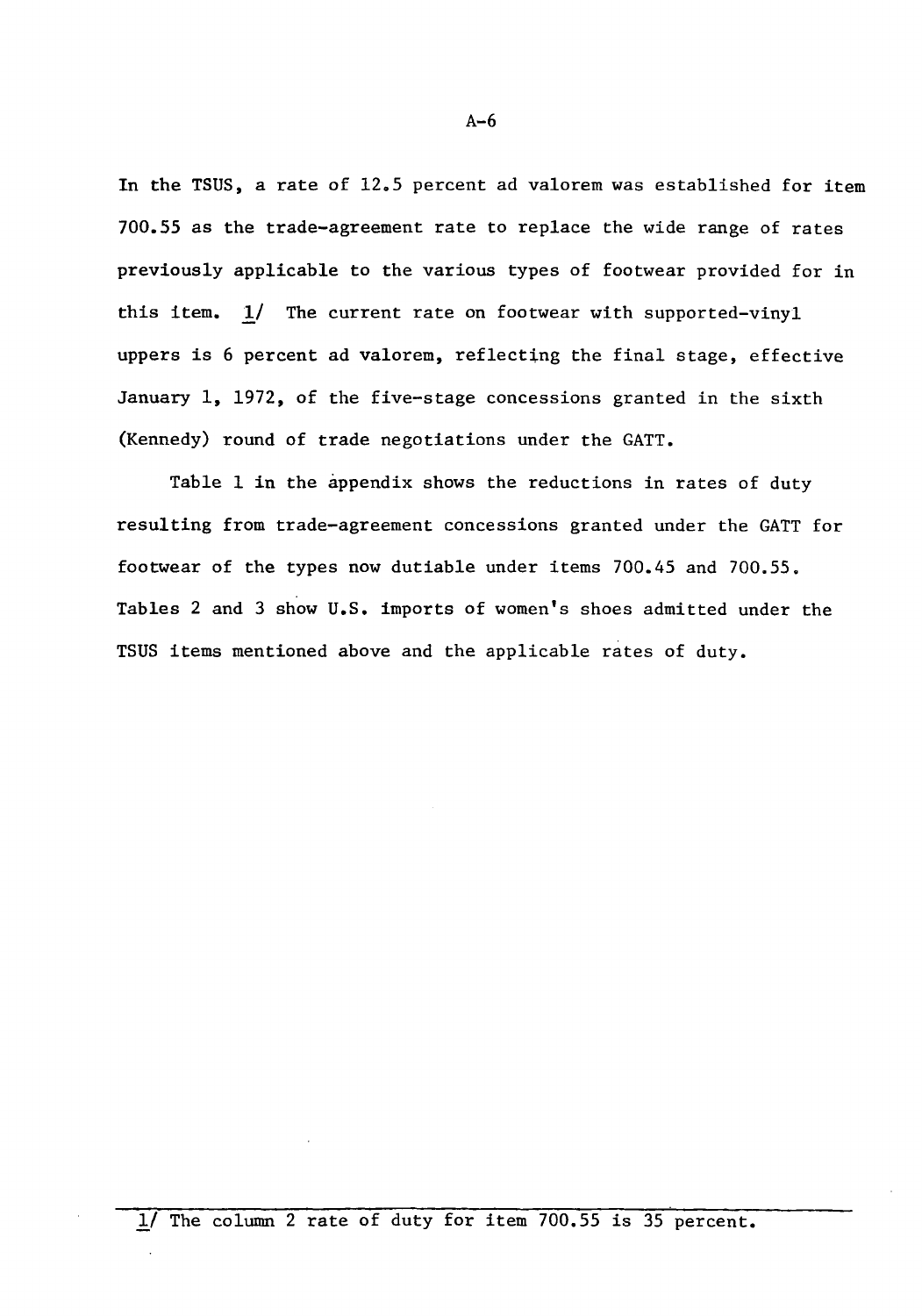U.S. Consumption, Production, and Imports

During the period 1965-73, apparent annual U.S. consumption of all women's nonrubber footwear rose from an estimated 386 million pairs in 1965 to a peak of 455 million pairs in 1968 and then declined to 402 million pairs in 1973. Consumption in January-June 1974 amounted to 208 million pairs as compared with 231 million pairs in January-June 1973, as shown on page A-9. Annual U.S. production of such footwear declined from 319 million pairs in 1965 to 190 million pairs in 1973. Annual imports tripled during this period and their share of the market increased without interruption from 17 to 53 percent. In January-June 1974, imports of women's nonrubber footwear amounted to 110 million pairs, 53 percent of apparent U.S. consumption. Italy and Spain have been the principal suppliers of women's dress and casual leather footwear; the Republic of China (Taiwan), the principal supplier of such footwear made with supported-vinyl uppers.

Data on U.S. consumption of women's dress shoes are not separately reported in official statistics. It is estimated, however, that during 1965-73 apparent annual U.S. consumption (production plus imports) of such footwear moved irregularly, increasing from about 204 million pairs in 1965 to about 231 million pairs in 1968, but declining to 180 million pairs in 1973, as shown on page A-10.

Estimated domestic production of women's dress shoes during this period reached a peak of about 210 million pairs in 1968 and then declined to 127 million pairs in 1973. Estimated imports rose from 4 million pairs in 1965 to 53 million pairs in 1973. The share of apparent annual U.S. consumption of women's dress shoes supplied by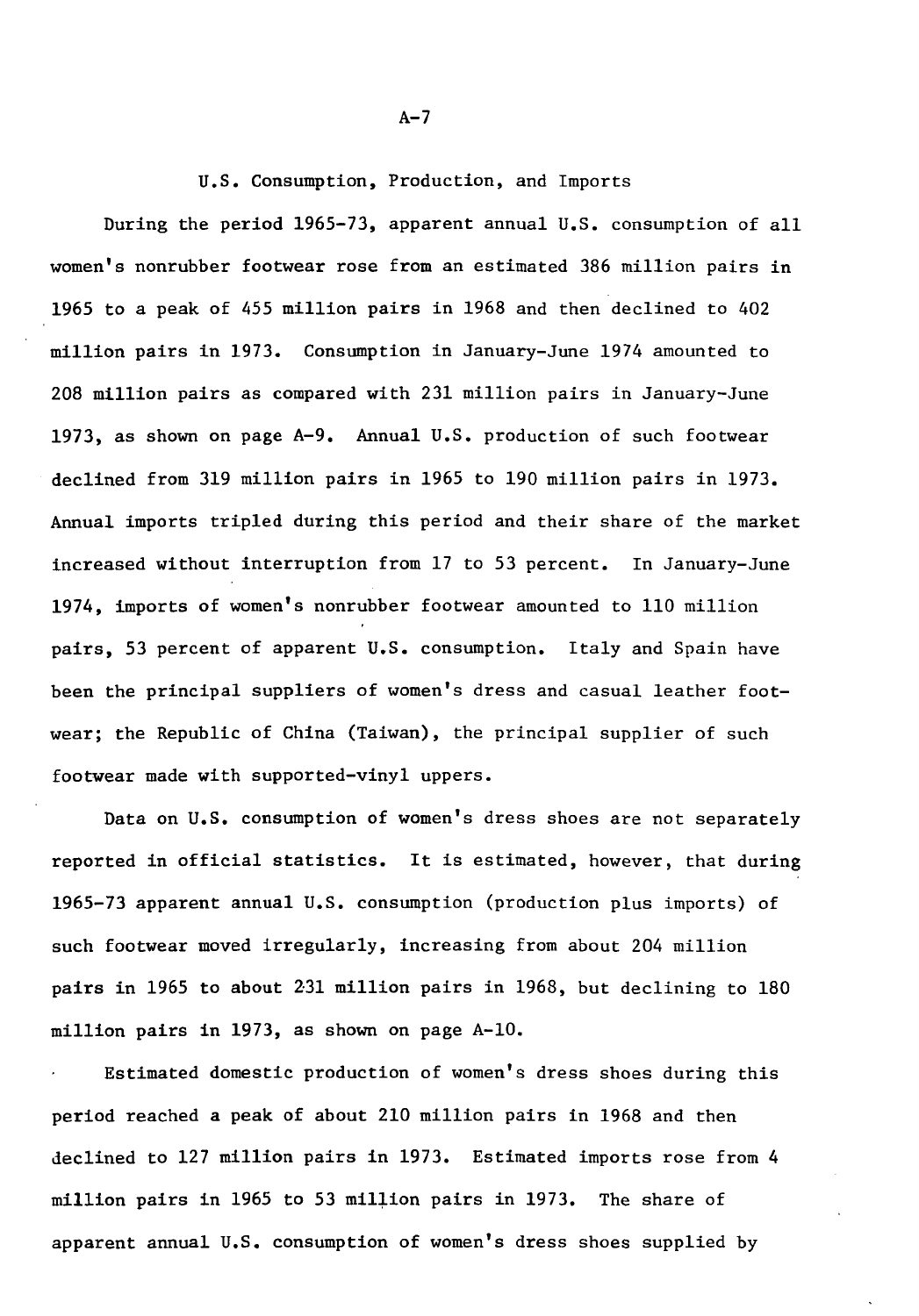imports increased from 2 percent in 1965 to 29 percent in 1973. The share of consumption supplied by imports in January-June 1974, was 28 percent as compared with 31 percent in the corresponding period of 1973.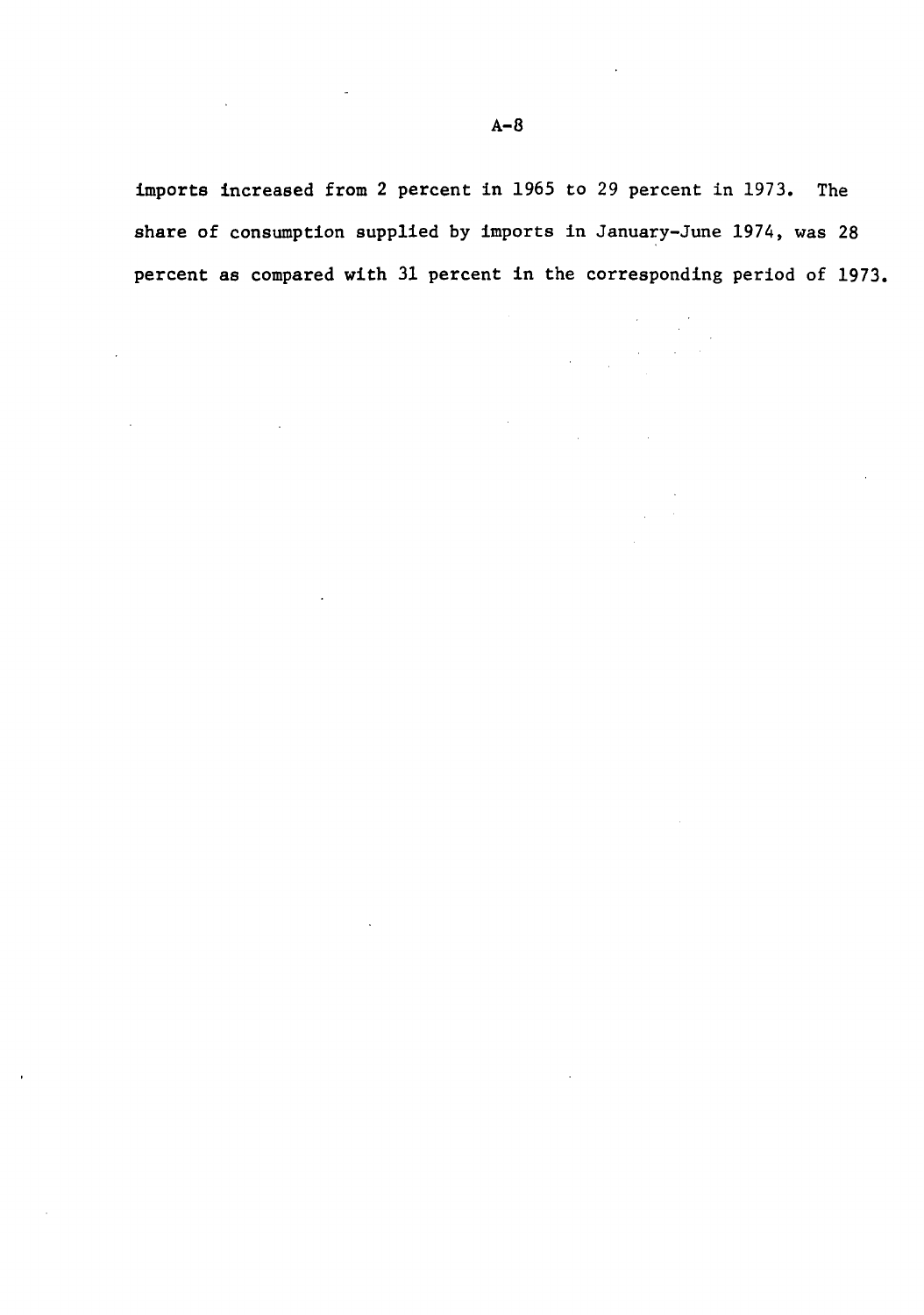Nonrubber footwear for women: U.S. production, imports for consumption, and apparent consumption, 1965-73, January-June 1973, and January-June 1974

|                                  |                             |         | Apparent     | : Ratio of    |
|----------------------------------|-----------------------------|---------|--------------|---------------|
| Period                           | : Production 1/: Imports 2/ |         | consump-     | :imports to   |
|                                  |                             |         | tion $3/$    | : consumption |
|                                  | Million<br>$\ddot{\cdot}$   | Million | Million<br>٠ |               |
|                                  | pairs                       | pairs   | pairs        | Percent       |
|                                  |                             |         |              |               |
| 1965-----------------            | 319:                        | 67:     | 386 :        | 17            |
| $1966$ ----------------          | 323:                        | 70:     | 393:         | 18            |
| 1967-----------------            | 290:                        | 96:     | 386 :        | 25            |
| $1968$ ----------------:         | 322:                        | 133 :   | 455:         | 29            |
| $1969$ ----------------:         | 271 :                       | 139:    | 410:         | 34            |
| $1970 - - - - - - - - - - - -$   | 260:                        | $165$ : | $-425$ :     | 39            |
| 1971-----------------:           | 237:                        | 180:    | 417:         | 43            |
| $1972 - - - - - - - - - - - - -$ | 223:                        | 198 :   | 421 :        | 47            |
| $1973 - - - - - - - - - - - - -$ | 190:                        | 212:    | 402 :        | 53            |
| January-June:                    |                             |         |              |               |
| $1973--$<br>------------         | 104:                        | 127     | 231          | 55            |
| $1974 - - - - - - - - - - - -$   | 98<br>4/                    | 110     | 208          | 53            |
|                                  |                             |         |              |               |

1/ Production represents the output of women's and misses' footwear as reported by the U.S. Bureau of the Census, plus shipments to the U.S. mainland from Puerto Rico.

2/ Partly estimated from the official statistics for footwear of the kinds described in pt. 1, subpart A, of schedule 7 of the TSUS except imports described in items 700.32, 700.51, 700.52, 700.53, and 700.60 and except zoris (very inexpensive thonged sandals of rubber or plastics), dutiable under item 700.55. Includes imports of misses' footwear, which have been negligible compared with those of women's.

3/ Computed from U.S. production plus imports without an allowance for exports, which in 1973 amounted to about 1 million pairs. 4/ Estimated.

Source: Compiled from official statistics of the U.S. Department of Commerce, except as noted.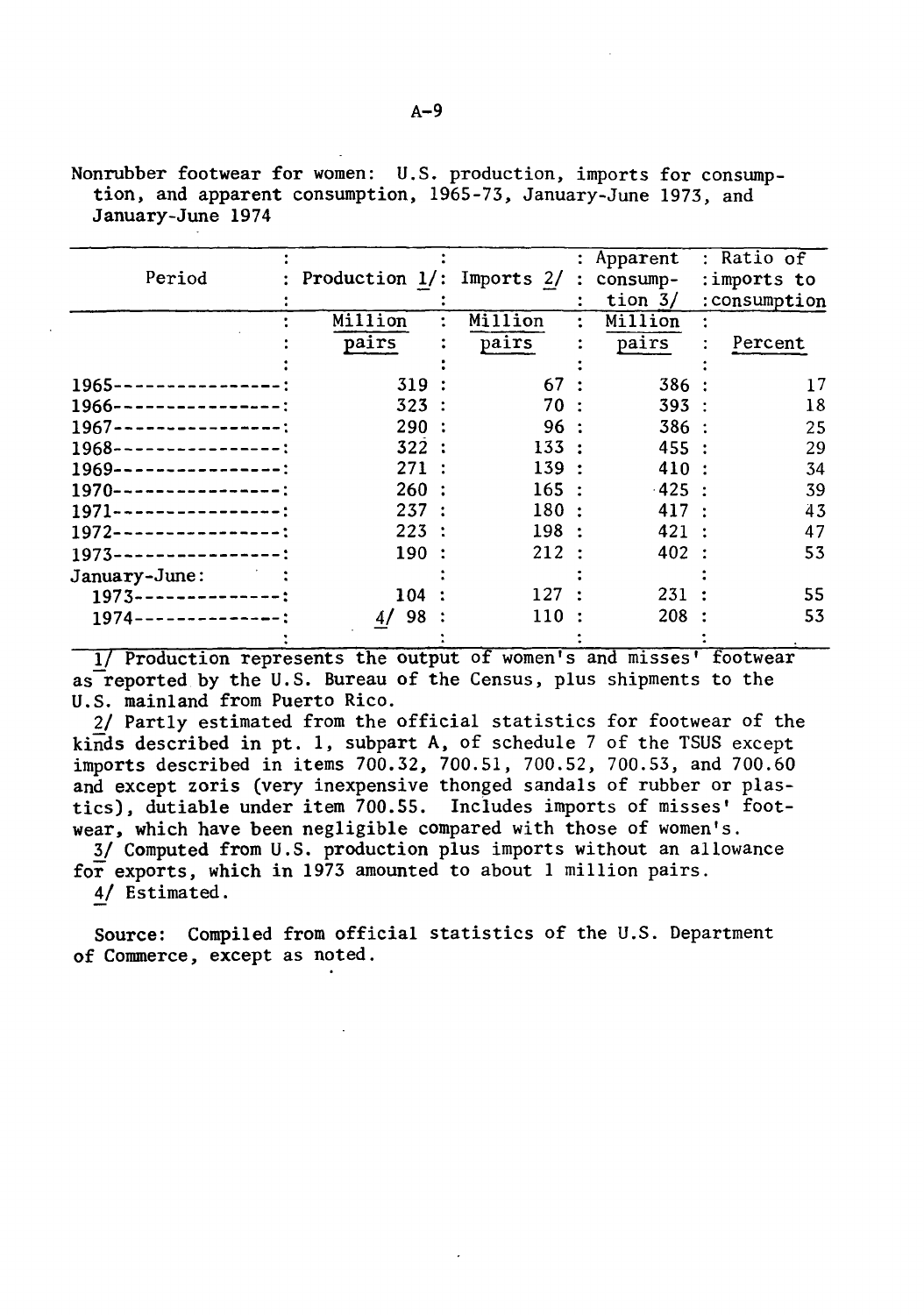|                                    |                   |                |          | Apparent : Ratio of     |
|------------------------------------|-------------------|----------------|----------|-------------------------|
| Period                             | Production $1/$ : | Imports $2/$ : | consump- | : imports to            |
|                                    |                   |                |          | tion $3/$ : consumption |
|                                    | Million           | Million        | Million  |                         |
|                                    | pairs             | pairs          | pairs    | Percent                 |
|                                    |                   |                |          |                         |
| 1965----------------               | 200:              | 4              | 204:     |                         |
| 1966----------------:              | 206:              |                | 213:     |                         |
| 1967----------------:              | 188 :             | 11             | 199      |                         |
| $1968$ ----------------:           | 210:              | 21             | 231:     | 9                       |
| $1969$ ----------------:           | 177:              | 28:            | 205:     | 14                      |
| $1970 - - - - - - - - - - - -$     | 165:              | 36 :           | 201      | 18                      |
| $1971 - - - - - - - - - - - -$     | 156:              | 43             | 199      | 22                      |
| $1972$ ----------------            | 150:              | 50:            | 200:     | 25                      |
| $1973 - - - - - - - - - - - - - -$ | 127:              | 53:            | 180:     | 29                      |
| January-June:                      |                   |                |          |                         |
| $1973 - - - - - - - - - - - -$     | 70:               | 31:            | 101      | 31                      |
| 1974---------------                | 65:               | $25 -$         | 90       | 28                      |
|                                    |                   |                |          |                         |

Dress shoes for women: U.S. production, imports for consumption, and apparent consumption, 1965-73, January-June 1973, and January-June 1974

1/ Dress shoes are believed to account for about 2/3 of the total annual output of nonrubber footwear for women and misses.

2/ Dress shoes are estimated to have accounted for about 1/4 of the total annual imports of women's and misses' footwear in recent years.

3/ Data represent estimated production plus estimated imports without an allowance for exports, which in 1973 accounted for less than 1 million pairs.

Source: Estimated by the U.S. Tariff Commission, based on official statistics of the U.S. Department of Commerce.

 $\mathbb{R}^{\mathbb{Z}^2}$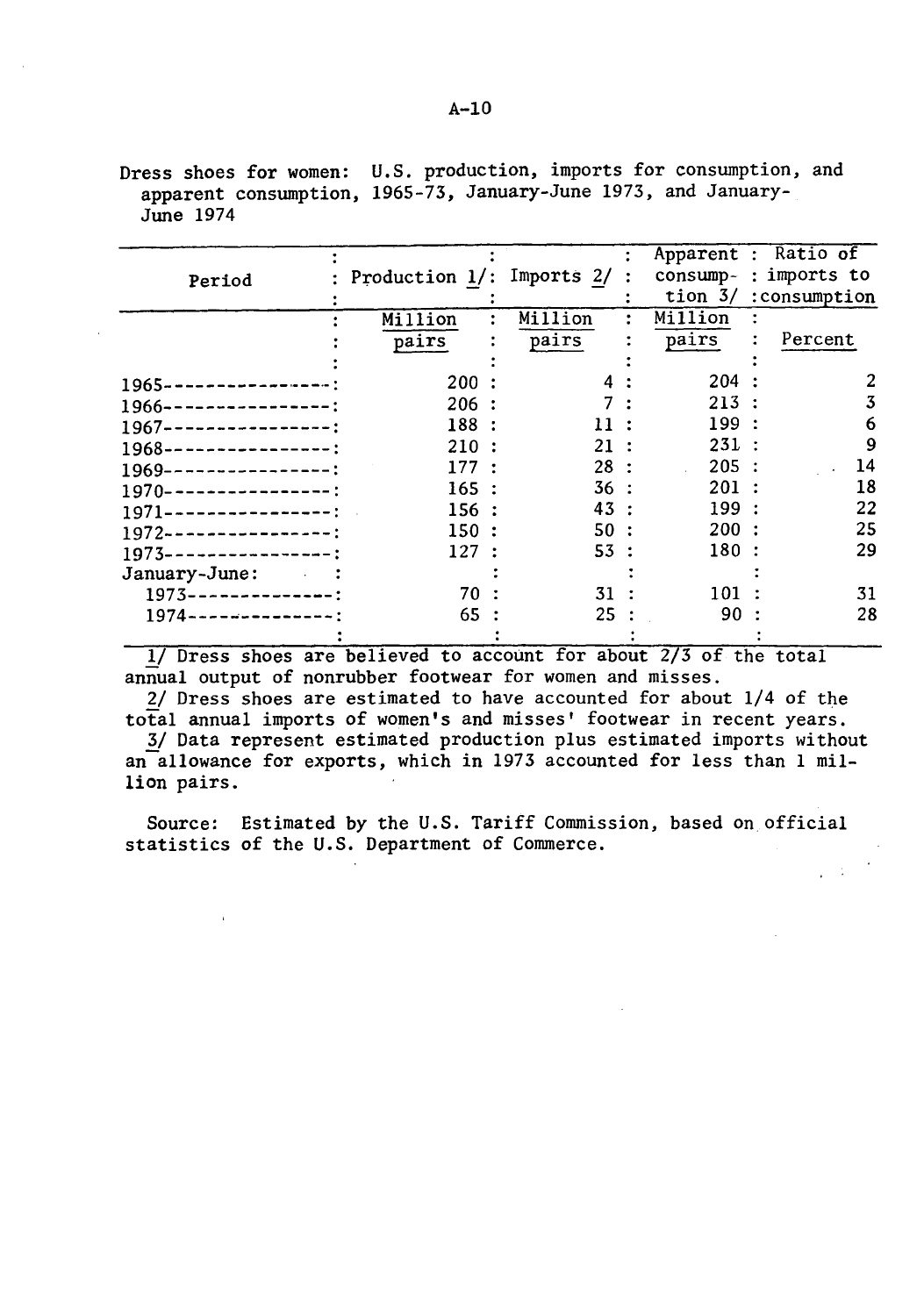#### Prices

As indicated earlier in this report, the women's shoes produced by Louis Shoe Co. retailed in the range of  $* * *$  to  $* * *$  a pair. As shown in the table below, about  $* * *$  percent of domestic production of women's nonrubber footwear in 1972 was sold at estimated retail prices of  $* * *$  to  $* * *$  a pair.

Women's nonrubber footwear: Percentage distribution of domestic production, estimated retail selling price, 1972 and 1968

| Estimated retail selling price                                        | 1972                                         | 1968         |
|-----------------------------------------------------------------------|----------------------------------------------|--------------|
|                                                                       | 0.9:<br>5.6:<br>19.9:                        | 19.2         |
|                                                                       | $16.1$ :<br>11.0:<br>4.5 :<br>7.4:           | 48.7         |
|                                                                       | 6.6:<br>13.3:<br>11.0:<br>2.0:               | 29.3         |
|                                                                       | 1.2 :<br>$.3$ :<br>.1:<br>$\cdot$ :<br>100.0 | 2.8<br>100.0 |
| U.S. Bureau of the Census, Footwear Production by Manufac-<br>Source: |                                              |              |

turer's Selling Price, 1972.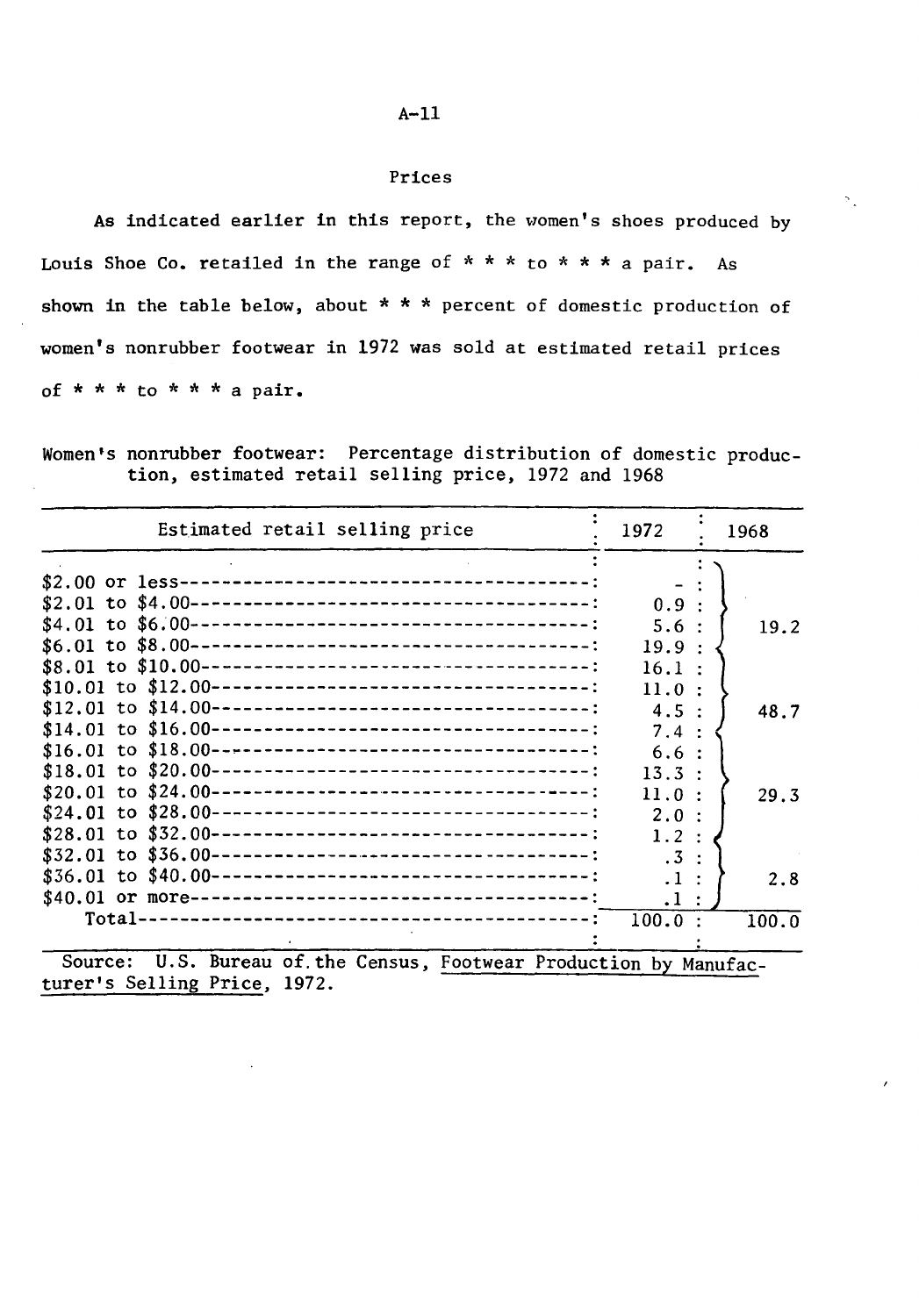Data with respect to the estimated retail price of imported women's nonrubber footwear are shown in the table below.

Women's nonrubber footwear: Percentage distribution of imported footwear, by estimated retail selling price, 1972

| Estimated retail selling price | 'Percent of total |
|--------------------------------|-------------------|
|                                |                   |
|                                | 33                |
|                                | 23                |
|                                | 13                |
|                                | 18                |
|                                | 8                 |
|                                |                   |
|                                |                   |
|                                | 100               |

Source: Estimated by the U.S. Tariff Commission on the basis of imports entered under items 700.4310, 700.4340, 700.4540, and 700.5545 in 1972. Such imports accounted for about 82 percent of the total imports of footwear for women and misses in that year.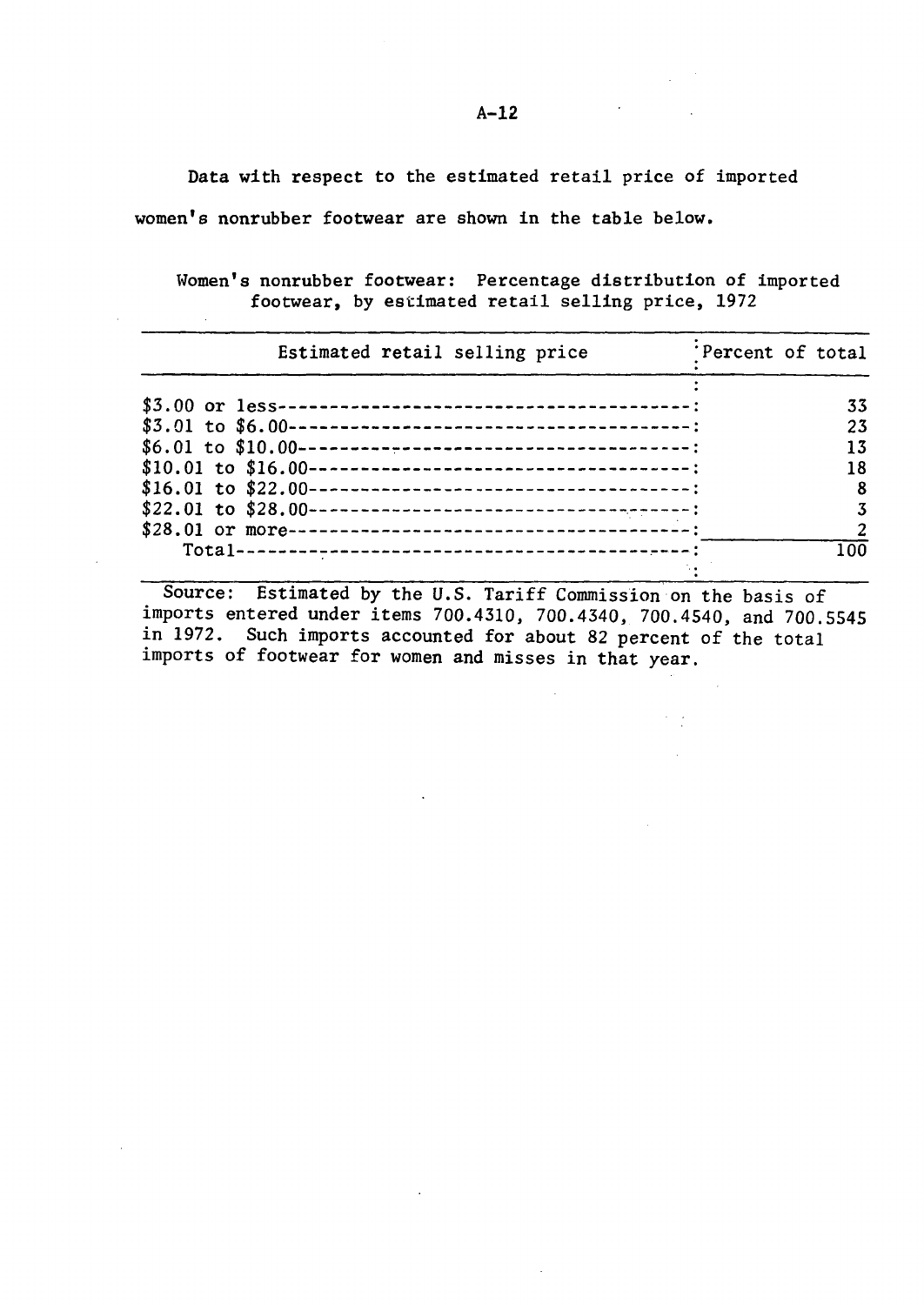#### U.S. and Foreign Wage Rates

The table on the following page shows the average hourly earnings and the estimated compensation per hour received by shoe workers in eight countries in 1970, 1971, and 1972. While of some use in comparing the labor costs of the shoe industries in the various countries listed, the table has several shortcomings that make such comparisons inexact. First in only the United States, Italy, and Hong Kong is the industry definition limited exclusively to footwear. In the other countries the industry classifications are more encompassing. Second, as footnote 1 to the table indicates, published hourly earnings in the various countries differ in composition. Third, total compensation for workers included varying factors in the eight countries.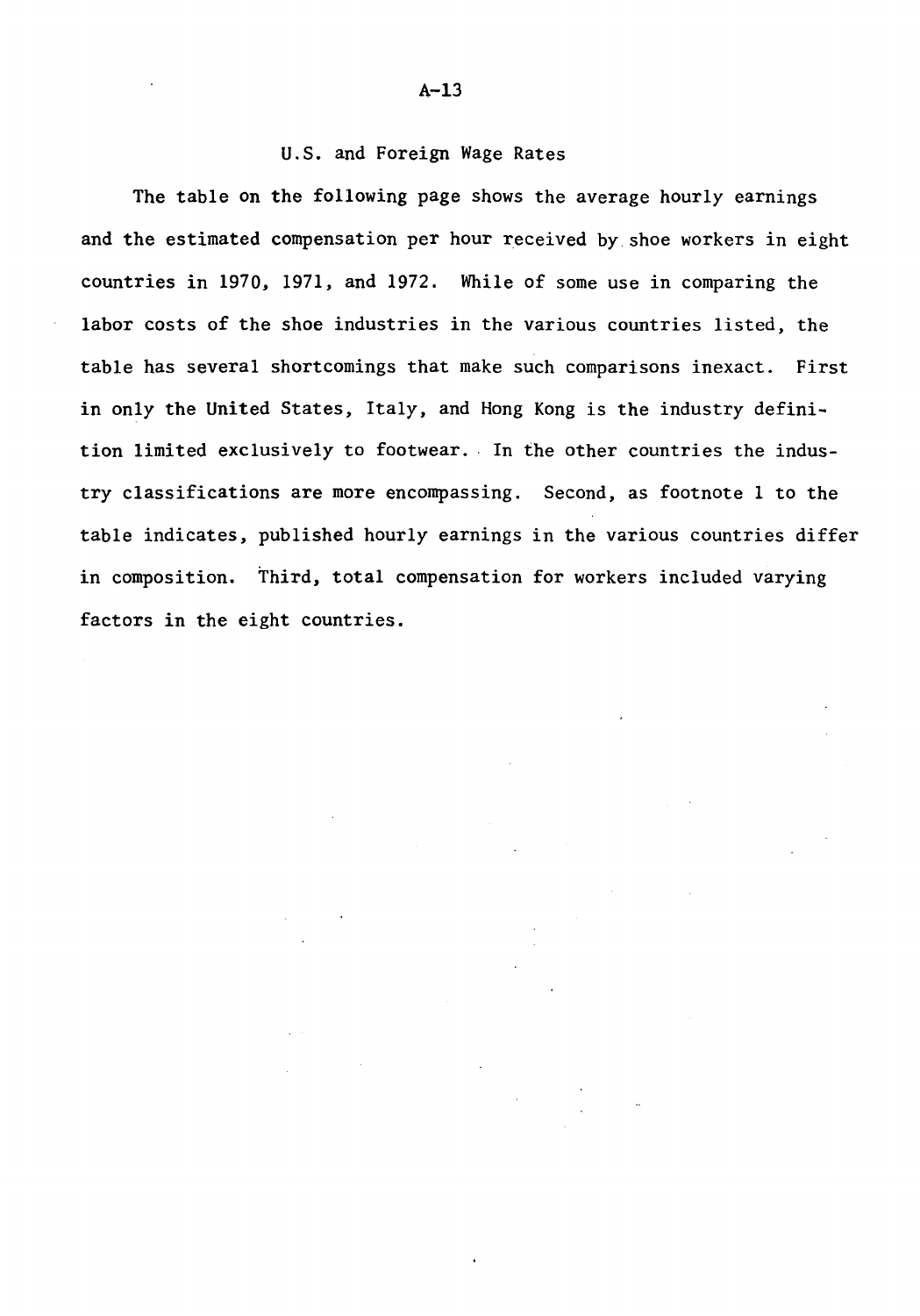Hourly earnings of production workers and estimated total compensation per hour worked in specified industries related to footwear in 8 countries, 1970-72

|            |                                                                     | $(In U.S.$ $dollars)$ |                                         |             |                                              |                |              |  |
|------------|---------------------------------------------------------------------|-----------------------|-----------------------------------------|-------------|----------------------------------------------|----------------|--------------|--|
| Country    | Industry                                                            |                       | Published average<br>hourly earnings 1/ |             | Estimated compensation<br>per hour worked 2/ |                |              |  |
|            |                                                                     | 1970                  | 1971                                    | 1972        | 1970                                         | 1971           | 1972         |  |
| $Brazil--$ | ------------: Clothing and footwear---------------                  | $3/$ \$0.28 :         | 4/                                      | 4/          |                                              | 4/             | 41           |  |
|            | Hong Kong------------: Rubber footwear--------------------------:   | 5/                    | $.30 : 5/$ \$0.35 :                     | \$0.41:     | $5/$ $\overline{50.32}$ :                    | $5/$ $50.37$ : | \$0.44       |  |
|            | Italy----------------: Footwear 6/------------------------------:   | .60 :                 | $\therefore$ 80 :                       | .93:        | 1.09:                                        | 1.42:          | 1.62         |  |
|            | Japan----------------: Rubber products, including plastic           | .88:                  | 1.08:                                   | 1.49:       | 1.00:                                        | 1.23:          | 1.69         |  |
|            | footwear 7/                                                         |                       |                                         |             |                                              |                |              |  |
|            | Korea----------------: Rubber and plastic products $7/8/$ -------:  | .18:                  | $. \t18$                                | $.18$ :     | .22:                                         | .22:           | .22          |  |
|            | Spain----------------: Clothing and footwear $8/$ ----------------: | .38:                  | .43:                                    | .53 :       | 9/ .55 :                                     | $9/ .62$ :     | $-9/75$      |  |
|            | Taiwan---------------: Rubber and plastic products 7/----------:    | 41                    | $\sim 100$<br>4/                        | .19:<br>10/ | 4/                                           | .4/            | 10/<br>$-23$ |  |
|            | United States---------: Footwear, excluding rubber--------------:   | 2,43:                 | $\overline{2.53}$ :                     | $2.63$ :    | 2.95:                                        | 3.09:          | 3.24         |  |
|            | : Rubber footwear--------------------------;                        | 2.70:                 | 2.78:                                   | 2.88:       | 3.48:                                        | 3.61:          | 3.77         |  |
|            |                                                                     |                       |                                         |             |                                              |                |              |  |

1/ Published earnings do not represent the same items of labor compensation in each country because of differences in the treatment of-various supplementary benefits. Earnings generally refer to gross cash payments to wage workers before deductions for taxes and social security and include overtime pay, shift differentials, regular bonuses and premiums, and cost-of-living adjustments. Holiday, vacation, and sick leave pay, bonuses not paid regularly each pay period, and other supplementary benefits are included by some coun- - · tries and excluded by others. Th'e earnings data are per paid hour for some countries and per hour worked for other countries.

tributions to legally required insurance programs and private welfare plans for the benefit of employees. The figures on additional compensation per hour worked as a percentage of published earnings are the best estimates currently available to the Bureau of Labor Statistics. The estimates are based primarily on labor costs or labor compensation surveys adjusted to the listed years on the basis of<br>other available data.

 $\frac{3}{4}$  Average for 1969; monthly earnings of 211.60 cruzeiros converted to an hourly basis by assuming 195 hours of work per month.

 $\overline{5}$ / Daily earnings converted to an hourly basis by assuming 9 hours of work per day. The compensation figures include pay for time not worked, bonuses, and the value of pay in kind, but not overtime pay or employer contributions to social insurance ftmds ..

6/ Approximately 15 percent of the workers in the Italian shoe industry are home workers, who are paid at a lower wage rate than the factory workers in the industry.

 $7/$  The shoes shipped from Hong Kong, Japan, Korea, and Taiwan to the United States are principally of plastics. Separate data are not. available on the plastics footwear industry, except for Hong Kong. Approximately half of the workers in the Japanese plastics shoe industry are home workers, who are paid at a lower rate than the factory workers in that industry.<br>8/ Including salaried employees.

 $\overline{9}$ / The compensation factor included in this figure is employer social security payments, which range from 40 to 50 percent of payroll.  $10$ / July-December 1972. The published earnings data are computed per hour worked and include overtime pay, regular premiums and<br>bonuses, family allowances, the market value of payments in kind, and wages paid to persons also include annual bonuses and employer contributions to national insurance.

Source: Based on data provided by the U.S. Bureau of Labor Statistics from. the following: Brazil--Year Book of Labour Statistics, 1973, International Labour Office, Geneva; Hong Kong--Annual Departmental Report, 1970-73, Commissioner of Labour, Hong Kong; Italy--Rassegna di Statistiche del Lavoro, various issues, Confederazione General dell'Industria Italiana, Rome; Japan--Year Book of Labour Statistics, various issues, Ministry of Labour, Tokyo; Korea--Monthly Statistics of Korea, various issues, Economic Planning Board, Seoul; Spain-- Year Book of Labour Statistics, 1973, International Labour Office, Geneva; and Taiwan--Monthly Bulletin of Labor Statistics, November. 1973, Directorate-General of Budget, Accounting, and Statistics, Taipei. Conversion from the currencies of the foreign countries in the table to U.S. dollars was made on the basis of average daily exchange rates for the year as reported by the Federal Reserve Bulletin.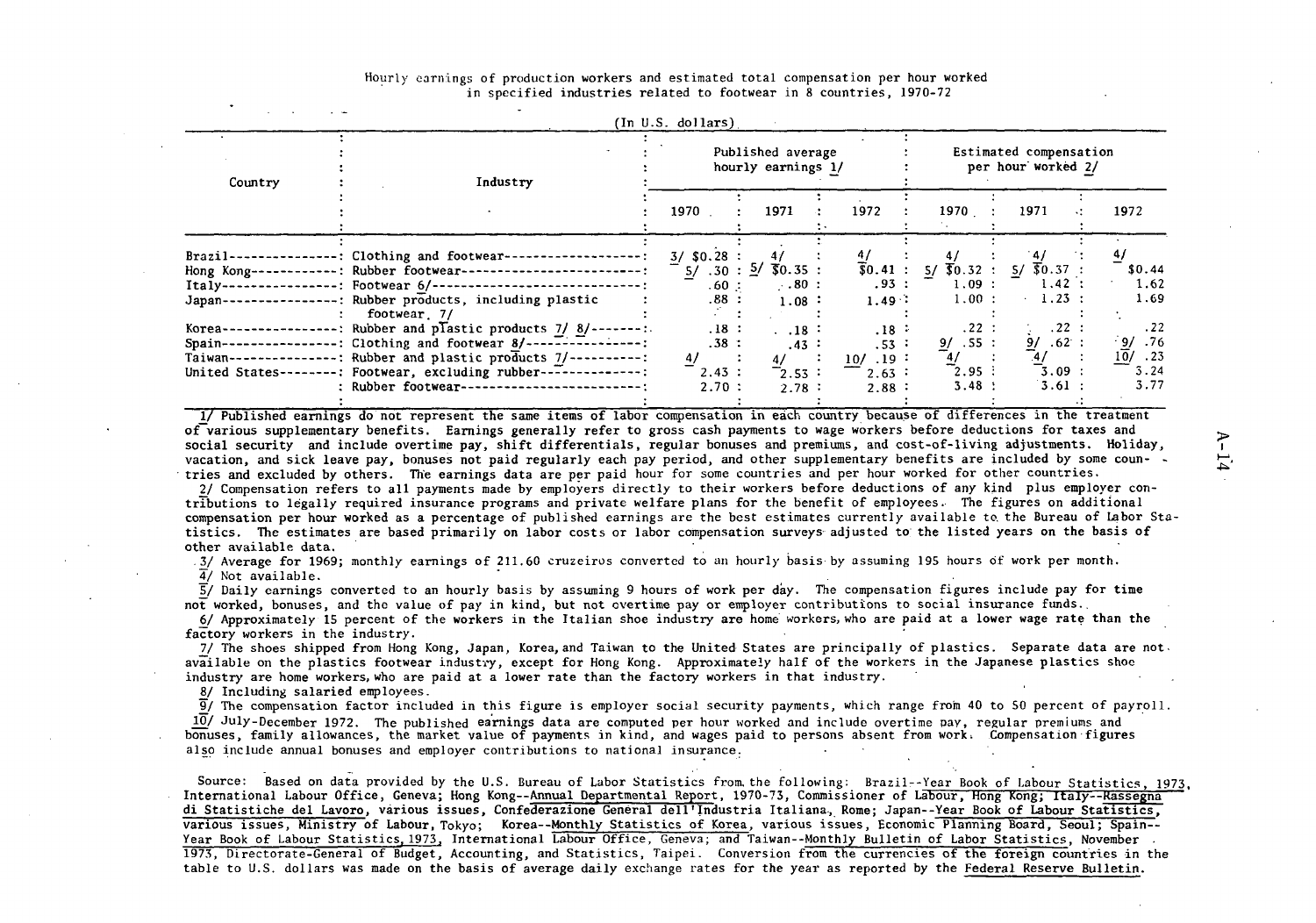# A-15 through A-25

Data Relating to the Louis Shoe Co., Inc.

 $\bar{.}$ 

|  | * * * * * * * * |  |  |
|--|-----------------|--|--|
|  |                 |  |  |

 $\ddot{\phantom{0}}$ 

 $\overline{\phantom{a}}$ 

 $\mathcal{L}$ 

 $\ddot{\phantom{a}}$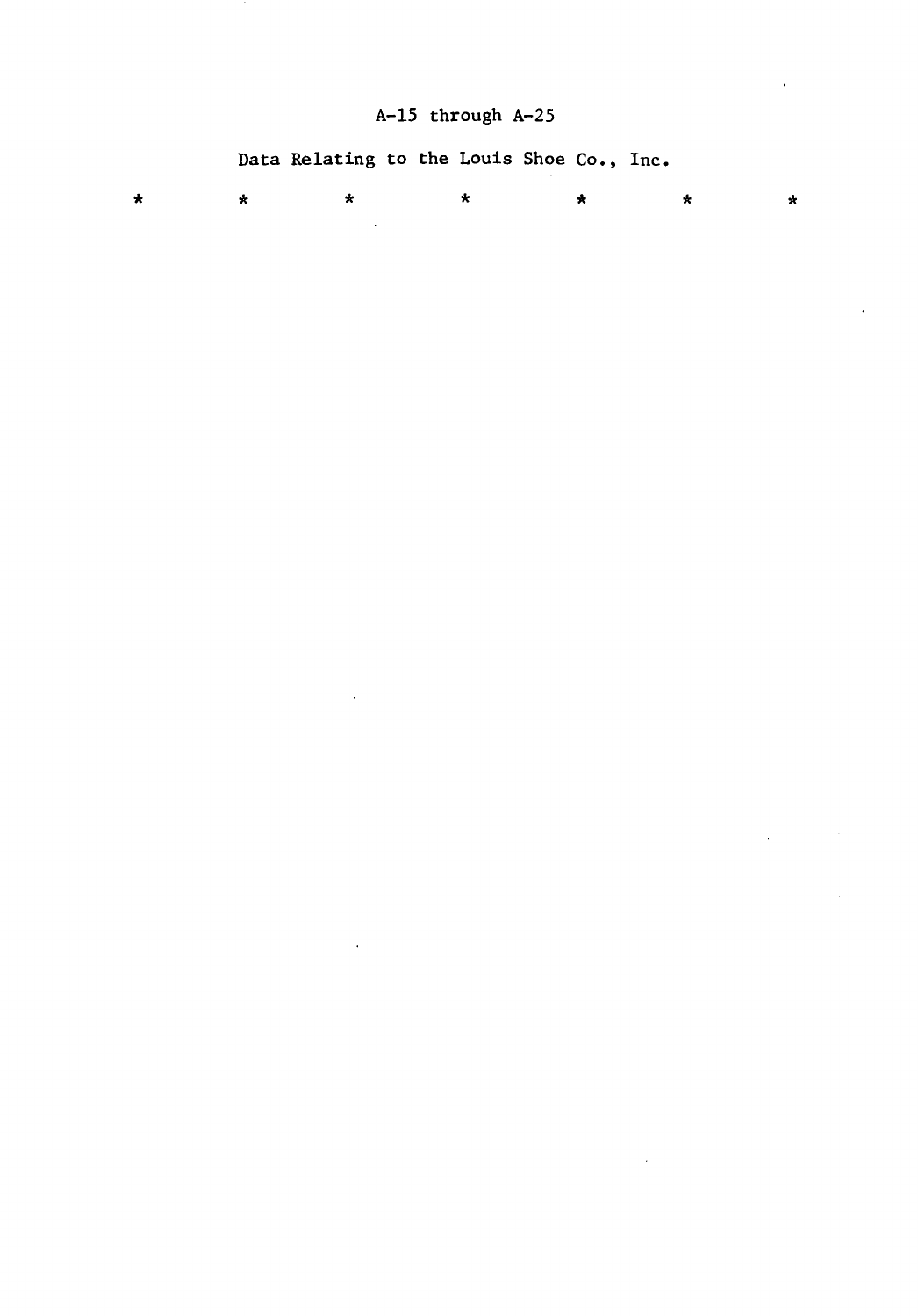# APPENDIX A

 $\bar{z}$ 

 $\bar{z}$ 

### Statistical Tables

 $\bar{\mathcal{A}}$ 

 $\ddot{\phantom{a}}$ 

 $\mathcal{L}$ 

 $\bar{z}$ 

l.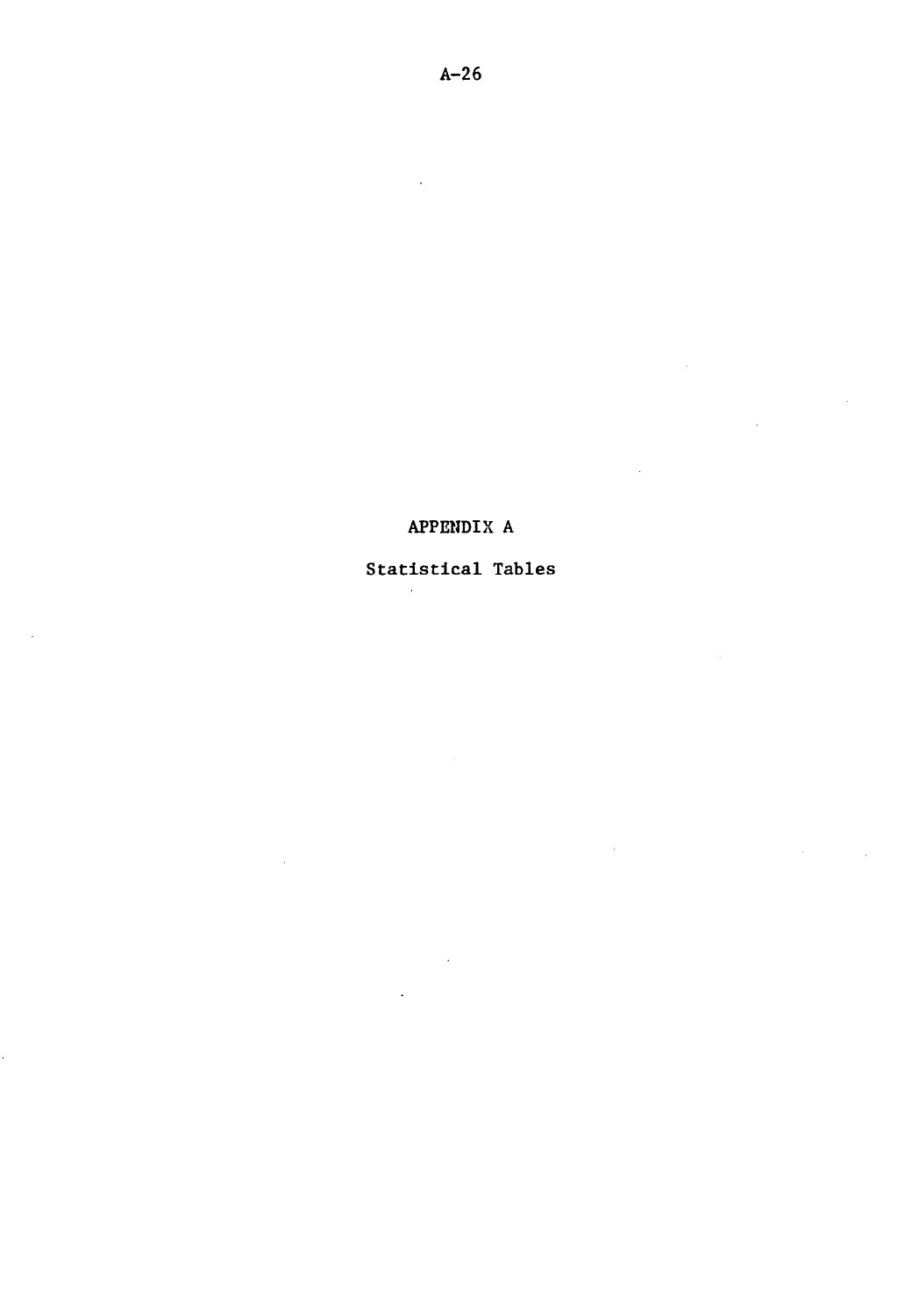|                                                                                                                                                                | Rate of duty |                                             |                                                                                                                                                                                                                                                                                                                        |  |  |  |
|----------------------------------------------------------------------------------------------------------------------------------------------------------------|--------------|---------------------------------------------|------------------------------------------------------------------------------------------------------------------------------------------------------------------------------------------------------------------------------------------------------------------------------------------------------------------------|--|--|--|
| Abbreviated description                                                                                                                                        |              | GATT concession                             |                                                                                                                                                                                                                                                                                                                        |  |  |  |
|                                                                                                                                                                | : 1934 1/    | Rate                                        | Effective date                                                                                                                                                                                                                                                                                                         |  |  |  |
| : Leather footwear:<br>700.45:<br>"Other" (including cement process)<br>valued over \$2.50 per pair.<br>700.55 : Footwear having uppers of supported<br>vinyl. | : 20         | 18<br>16 <sup>1</sup><br>14<br>12<br>$10-1$ | : Jan. 1-Dec. 31, 1968.<br>: Jan. 1-Dec. 31, 1969.<br>: Jan. 1-Dec. 31, 1970.<br>: Jan. 1-Dec. 31, 1971.<br>: Jan. 1, 1972.<br>: Princi- : 3/ 12.5 : Aug. 31, 1963-Dec. 31, 1967.<br>: Jan. 1-Dec. 31, 1968.<br>: Jan. 1-Dec. 31, 1969.<br>$8.5$ : Jan. 1-Dec. 31, 1970.<br>: Jan. 1-Dec. 31, 1971.<br>: Jan. 1, 1972. |  |  |  |
|                                                                                                                                                                |              | : July 1,                                   | $pally:$ $11$<br>$20\;\;2/:\;\;\;\;\;\;\;10$                                                                                                                                                                                                                                                                           |  |  |  |

Table 1.--U.S. rates of duty applicable to women's and misses' footwear of the types provided for in specified TSUS items, July 1, 1934, and GATT concessions to Jan. 1, 1972

1/ Except as noted, the rate on July 1, 1934, was the same as the original rate in the Tariff Act of 1930, effective June 18, 1930.

· 2/ Supported vinyl was not used for shoe uppers until the late 1940's or early 1950's. When footwear with supported-vinyl uppers was imported during the 1950's and early 1960's it was generally dutiable, by virtue of the similitude provisions of par. 1559, at the rate provided for "similar" leather footwear in par. 1530(e). The column 2 rate for item 700.55 is 35 percent ad valorem.

 $3/$  The trade-agreement rate established in the TSUS, effective Aug. 31, 1963, under authority of the Tariff Classification Act of 1962 (Public Law 87-456) to replace the wide range of rates previously applicable to the various types of footwear provided for in this TSUS item.

 $\sim 10^{-1}$ 

 $A - 27$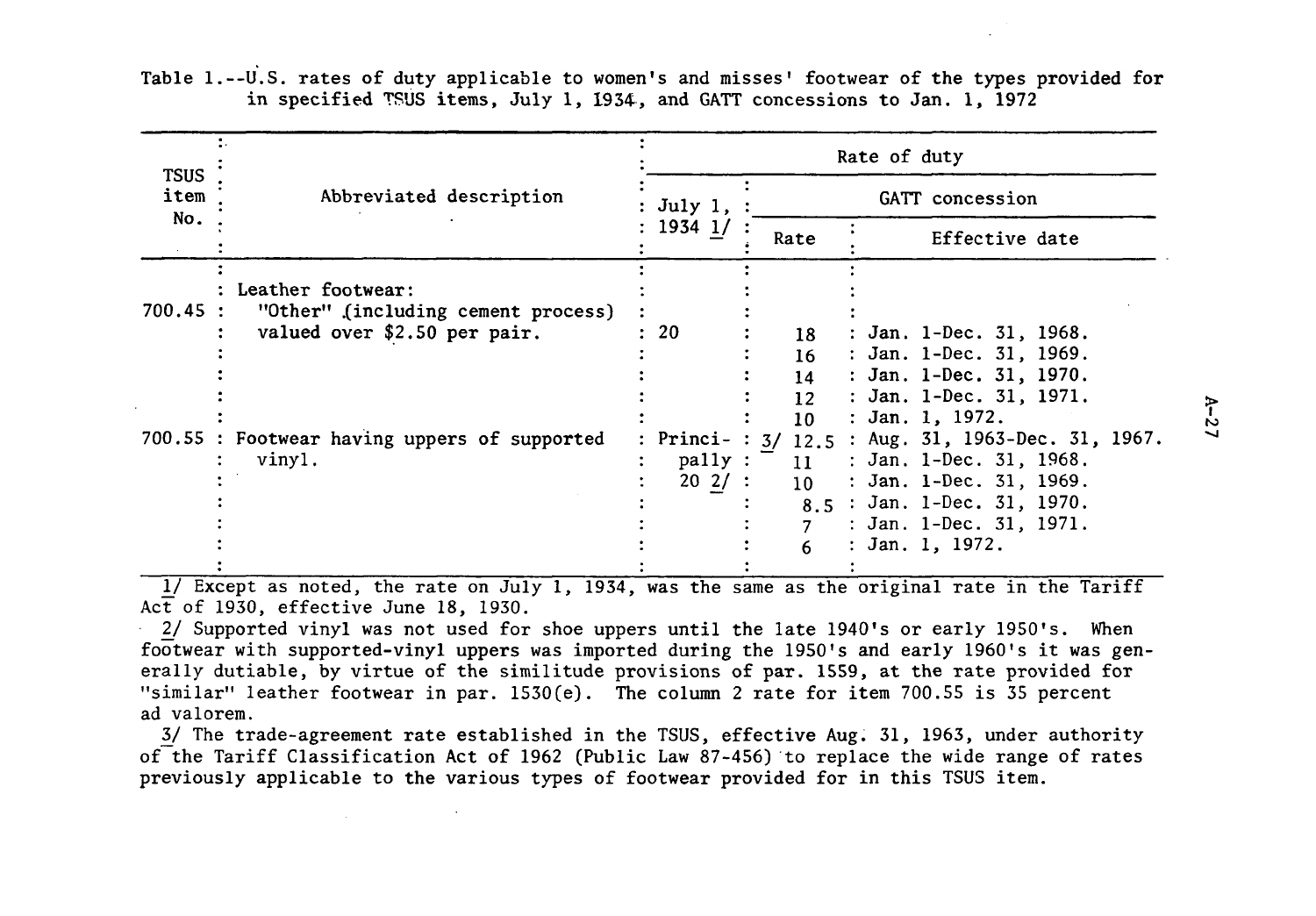|                                        | Rate of                                                                                                          | Imports                  |                          |                             |  |  |  |  |
|----------------------------------------|------------------------------------------------------------------------------------------------------------------|--------------------------|--------------------------|-----------------------------|--|--|--|--|
| Period                                 | duty                                                                                                             | .Quantity                | Value                    | Unit<br>value               |  |  |  |  |
|                                        | Percent                                                                                                          | 1,000                    | 1,000                    | Per<br>$\ddot{\phantom{a}}$ |  |  |  |  |
|                                        | : ad valorem :                                                                                                   | pairs                    | dollars:                 | pair                        |  |  |  |  |
|                                        |                                                                                                                  |                          |                          |                             |  |  |  |  |
| 1969-                                  | 16:                                                                                                              |                          | 26,745 : 131,329 :       | \$4.91                      |  |  |  |  |
| 1970-------------------------          | $14$ :                                                                                                           |                          | 34,164 : 172,266 :       | 5.04                        |  |  |  |  |
| $1971 - -$                             | 12:                                                                                                              |                          | 43,725 : 220,504 :       | 5.04                        |  |  |  |  |
| $1972 - -$                             | 10:                                                                                                              |                          | 60,912 : 303,406 :       | 4.98                        |  |  |  |  |
| 1973--------------------------         | 10:                                                                                                              |                          | 68,248 : 355,406 :       | 5.21                        |  |  |  |  |
| January-June--                         |                                                                                                                  |                          |                          |                             |  |  |  |  |
| 1973-----------------------            | 10                                                                                                               |                          | 40,707 : 198,464 :       | 4.88                        |  |  |  |  |
| $1974 -$                               | 10                                                                                                               |                          | 33,192 : 173,380 :       | 5.22                        |  |  |  |  |
| . .<br>$\overline{\phantom{a}}$<br>. . | <del>.</del><br>$\overline{\phantom{a} \phantom{a} \phantom{a} \phantom{a} \phantom{a} \phantom{a} \phantom{a}}$ | $\overline{\phantom{a}}$ | $\overline{\cdots}$<br>≂ |                             |  |  |  |  |

Table 2.--Women's and misses' footwear with leather uppers (TSUS item 700.45): U.S. rates of duty and imports for consumption, 1969-73, January-June 1973, and January-June 1974

Source: Compiled from official statistics of the U.S. Department of Commerce.

 $\omega_{\rm{max}}$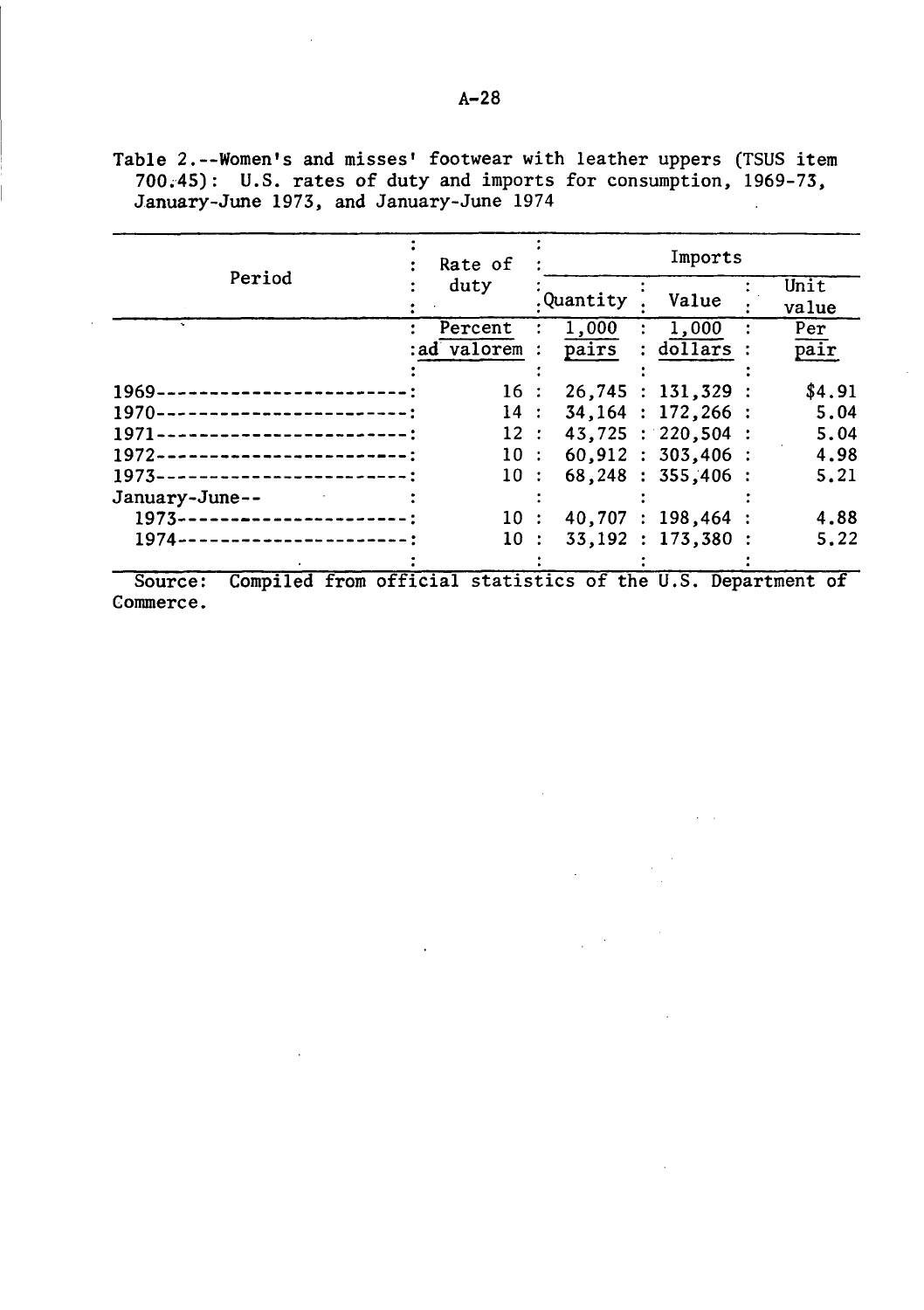Table 3.--Women's and misses' footwear with supported-vinyl uppers (item 700.5545): U.S. rates of duty and imports for consumption, 1934, !/ 1964-73, January-June 1973, and January-June 1974

|                                                                     | Rate of :    |                |            | Imports            |               |
|---------------------------------------------------------------------|--------------|----------------|------------|--------------------|---------------|
| Period                                                              | duty         |                | :Quantity  | Value              | Unit<br>value |
|                                                                     | Percent      |                | 1,000      | 1,000              | Per           |
|                                                                     | :ad valorem: |                | pairs      | dollars            | pair          |
|                                                                     |              |                |            |                    |               |
| $1964$ 2/-<br>------------------;                                   | 12.5:<br>3/  |                | 27,574:    | 12,429:            | \$0.45        |
| $1965 \overline{2}/\dots \dots \dots \dots \dots \dots \dots \dots$ | 12.5:        |                | 29,579:    | 13,564:            | .46           |
| 1966-------------------------                                       | 12.5:        |                | 33,239:    | $17,024$ :         | .51           |
| 1967-------------------------:                                      | 12.5:        |                | 49,767:    | 27,704:            | .56           |
| 1968------------------------:                                       | 11           |                | 68,579:    | $46,603$ :         | .68           |
| 1969-------------------------                                       | 10           |                | $70,777$ : | 55,820:            | .79           |
| 1970--------------------------                                      | 8.5 :        |                |            | 77,288:73,757:     | .95           |
| 1971-------------------------                                       | 7            | $\ddot{\cdot}$ |            | 86,942 : 104,196 : | 1.20          |
| 1972-------------------------                                       | 6            | $\sim$         |            | 89,776:104,907:    | 1.22          |
| 1973-------------------------                                       | 6            |                | 96,942:    | $136,036$ :        | 1.40          |
| January-June--                                                      |              |                |            |                    |               |
| 1973----------------------:                                         | 6            |                | 54,317:    | 63,856:            | 1.18          |
| $1974$ 4/-------------------:                                       | 6            |                | 48,057:    | $80,237$ :         | 1.67          |
|                                                                     |              |                |            |                    |               |

1/ During the period before the TSUS became effective, footwear with supported-vinyl uppers (with soles other than india rubber) was generally dutiable, by virtue of the similitude provisions of par. 1559 of the Tariff Act of 1930, at a rate provided for similar leather footwear in par. 1530(e), principally 20 percent ad valorem. The col. 2 rate for item 700.55 is 35 percent.

Data are not available on U.S. imports of footwear with supported-vinyl uppers for the years prior to 1964. Such imports were probably negligible until the mid-1950's.

2/ Data are partly estimated.

3/ Rate established in the TSUS, effective Aug. 31, 1963.

 $\overline{4}$ / Effective January 1, 1974, new items 700.5547 and 700.5549 replaced former item 700.5545.

Source: Compiled from official statistics of the U.S. Department of Commerce, except as noted.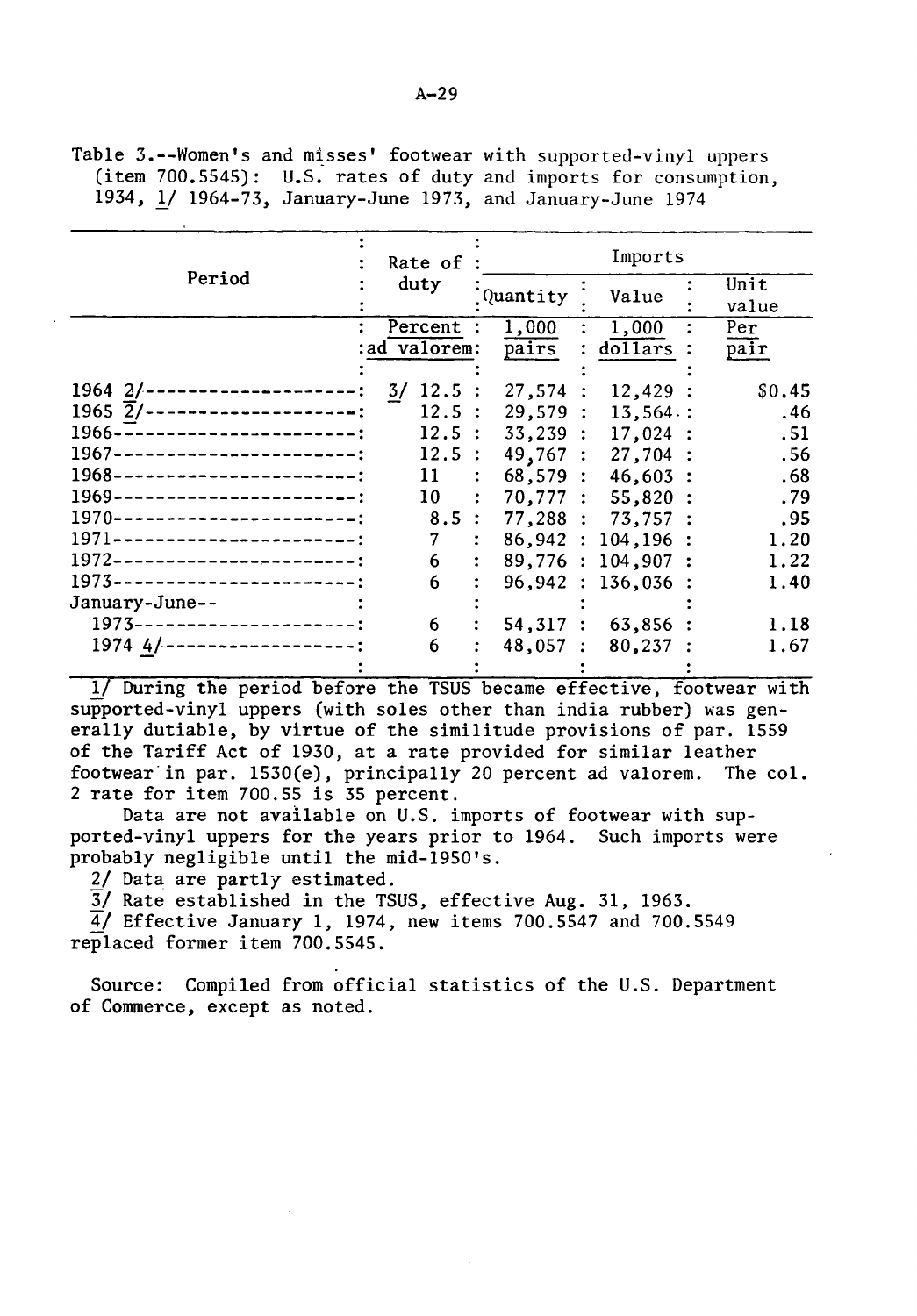# APPENDIX B

### Article from Footwear News relating to Louis Shoe Co., Inc.

 $\ddot{\phantom{1}}$ 

 $\bar{\mathcal{A}}$ 

 $\mathcal{L}^{\text{max}}_{\text{max}}$  , where  $\mathcal{L}^{\text{max}}_{\text{max}}$ 

 $\sim$   $\sim$ 

 $\mathcal{A}$ 

÷.

 $\sim 10^7$ 

 $\bar{z}$ 

◢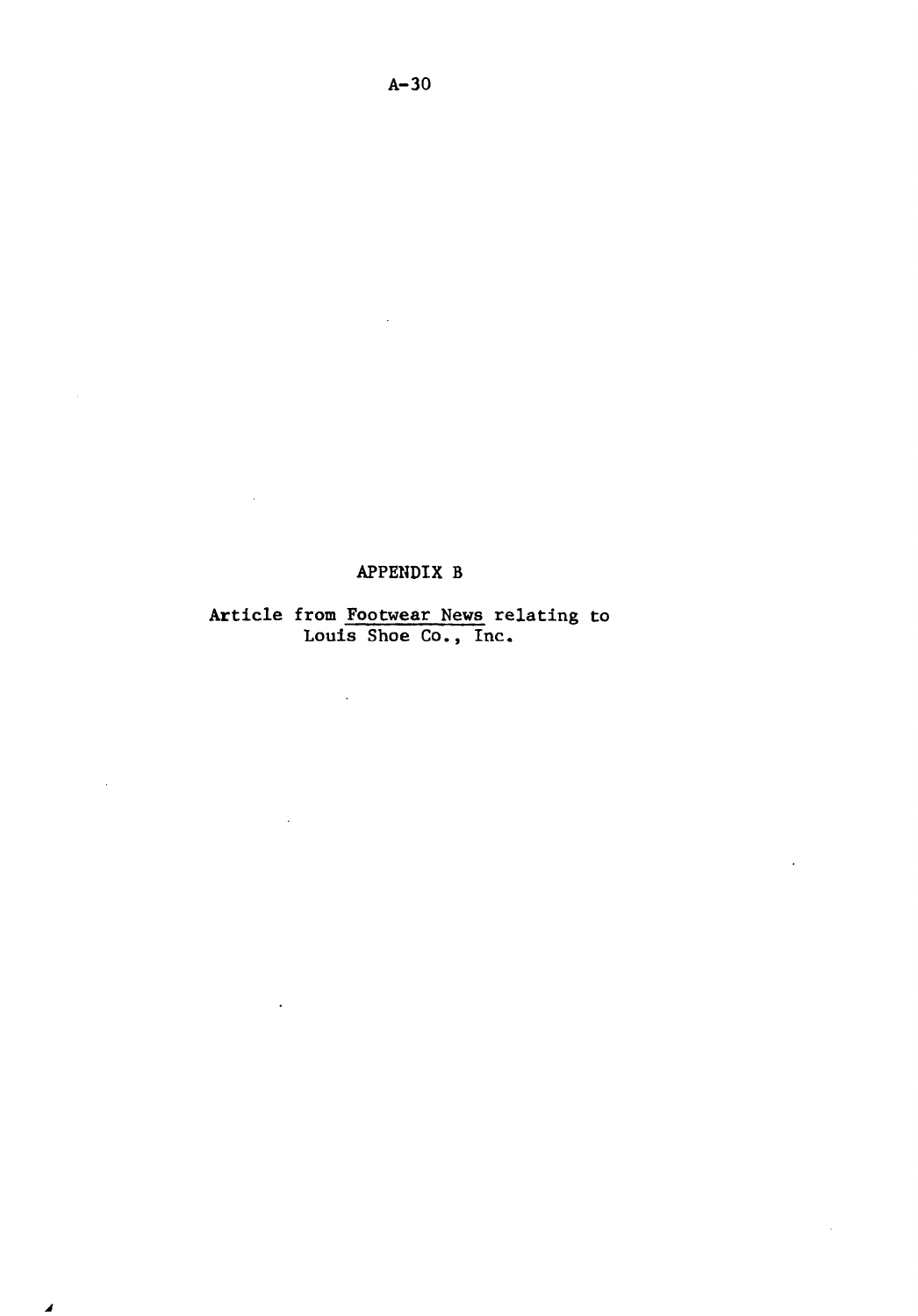### FOOTWEAH NEWS, MONDAY, AUGUST 19, 1974

# **Louis Shoe trying** *I l th hour dea(*

WASHINGTON  $(FNS)$  - An eleventh-hour attempt to sell financially troubled Louis Shoe Co. is under way, but Government officials plan to ccntinue foreclosure proceedings on the Amesbury, Mass., property.

Commerce Department officials say company owner Samuel Wise was contacted by an out-of-state broker on behalf of a client interested in purchasing the property. Officials refused to name the client. or to confirm whether the broker definitely had a specific buyer.

··we·11 continue the foreclosure procedure and if someone comes on with a deal. then it would be up to the Government to decide whether to accept it," said Richard Cleaves. chief of the Federal Trade Adjustment Assistance Office.

Co-owner of the company Robert Wise has reportedly taken another job, while his fother has retired from the business.

"The company still has the right to try to get someone to buy them out.'" said Commerce spokesman Cleaves. ··But the Government must protect its interest on the land, building and equipment on which we have the lien.